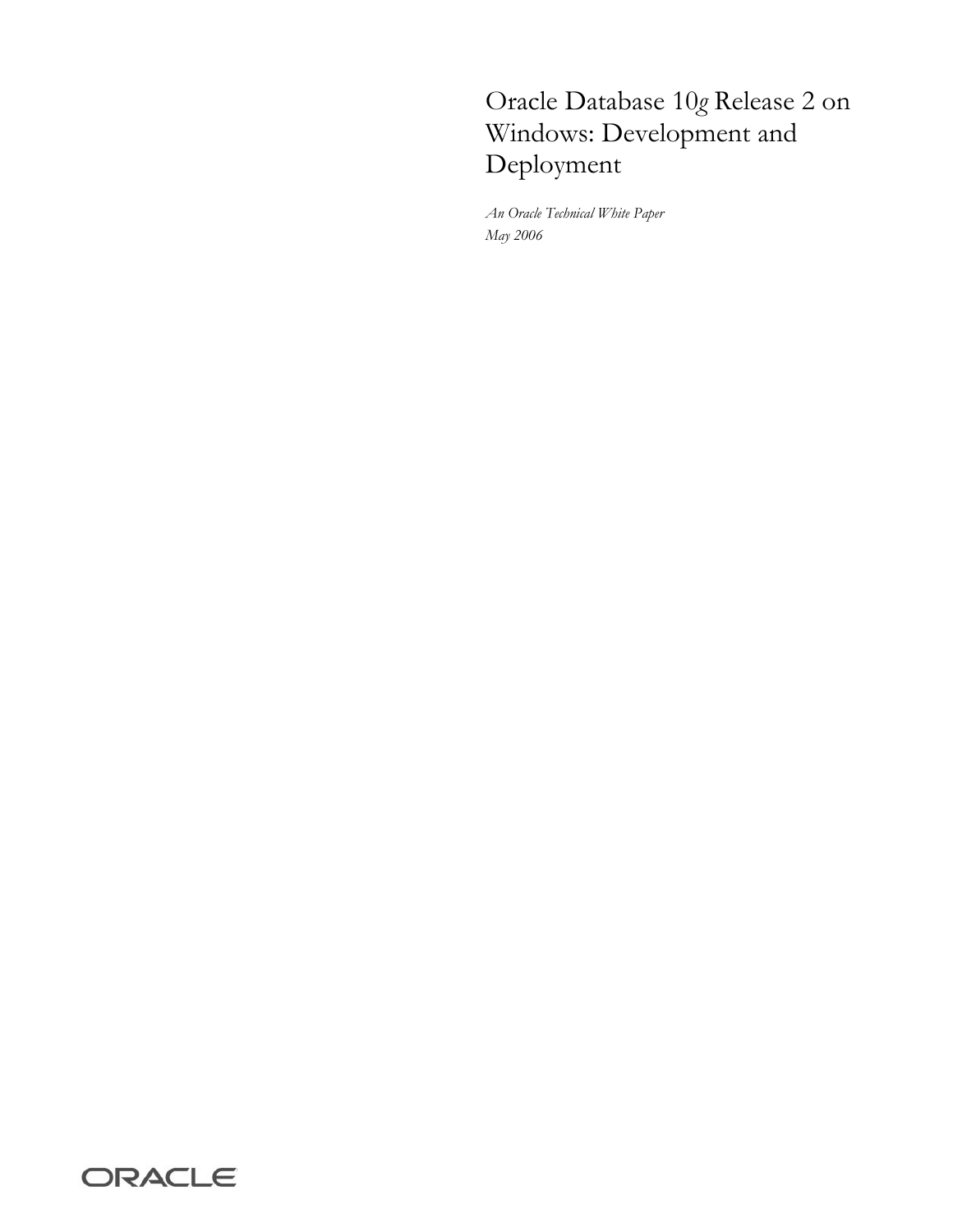# Oracle Database 10g Release 2 on Windows: Development and Deployment

| New Features for Oracle Database 10g Release 213           |  |
|------------------------------------------------------------|--|
|                                                            |  |
|                                                            |  |
|                                                            |  |
|                                                            |  |
|                                                            |  |
|                                                            |  |
|                                                            |  |
| Logical/Physical Standby and Multi-cluster Manageability20 |  |
|                                                            |  |
|                                                            |  |
|                                                            |  |
|                                                            |  |
|                                                            |  |
|                                                            |  |
|                                                            |  |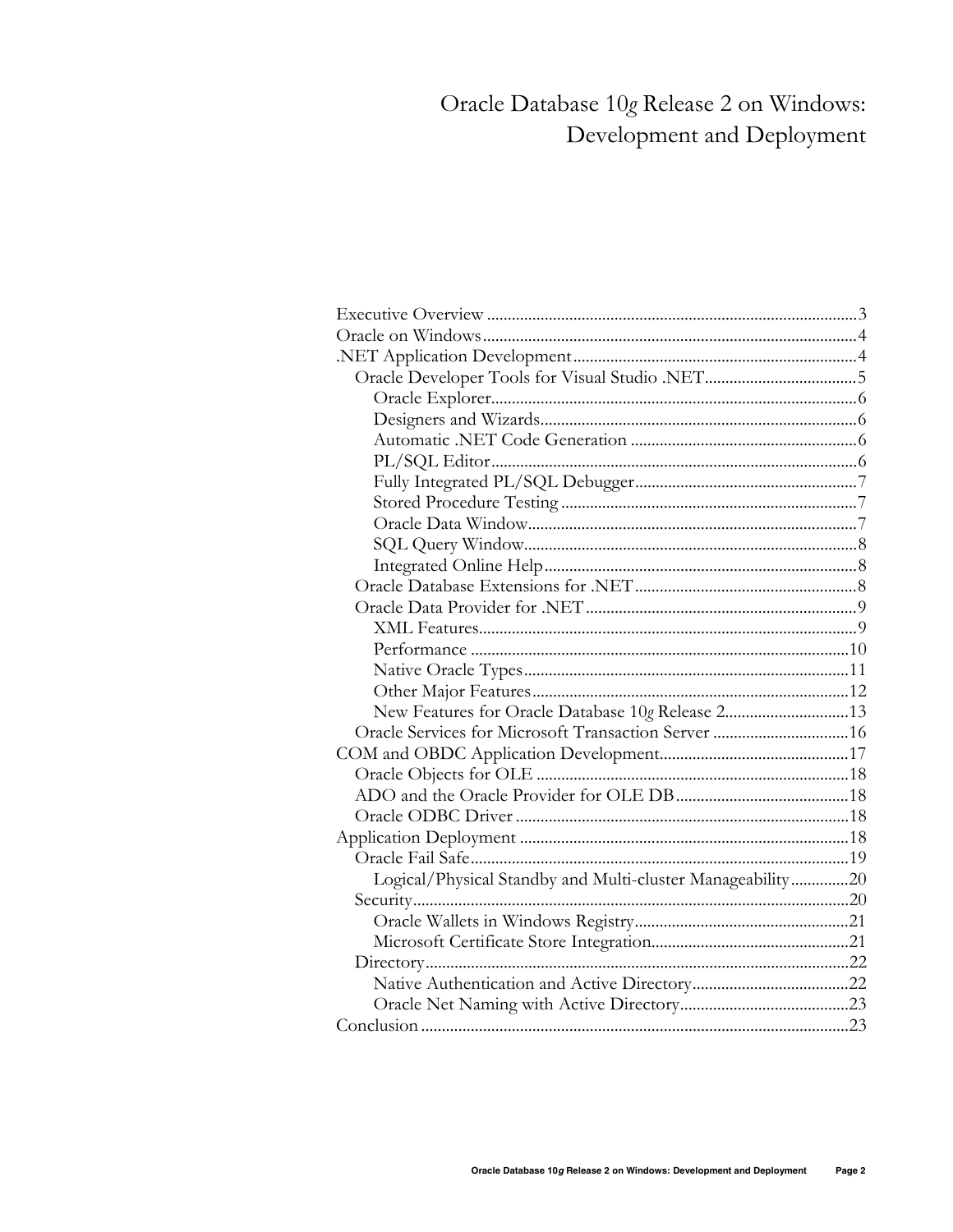# Oracle Database 10*g* Release 2 on Windows: Development and Deployment

# **EXECUTIVE OVERVIEW**

Oracle Database 10*g* Release 2 provides a comprehensive database solution to the Windows platform to make developing and deploying Oracle on Windows and .NET easier, faster, and more cost-effective.

The Oracle Developer Tools for Visual Studio .NET is a powerful "add-in" for Microsoft Visual Studio 2005 and Visual Studio .NET 2003 that makes it easier and faster for .NET developers to write Oracle applications. It is tightly integrated with Visual Studio and includes powerful features such as designers, automatic .NET code generation and a fully integrated PL/SQL editor and debugger.

With Oracle Database 10*g* Release 2 on Windows, Oracle now offers Oracle Database Extensions for .NET. This database option lets you deploy stored procedures and functions written in a .NET-managed language into Oracle Database on Windows. A .NET-stored procedure can be called from within .NET code, from a SQL statement or trigger, from another .NET, PL/SQL or Java stored procedure, or from anywhere else a stored procedure or function call is allowed.

.NET application development has been greatly improved with the introduction of new features in Oracle Data Provider for .NET (ODP.NET). ODP.NET is a native .NET data provider that provides the best performance and most Oracle database functionality available from a .NET environment. In its most recent releases, ODP.NET now supports database change notification, RAC connection pooling properties, and ADO.NET 2.0.

Developers have the flexibility to choose from among multiple Windows data access methods to best fit their needs, including ODP.NET, Oracle Objects for OLE (OO4O), Oracle OLE DB, and Oracle ODBC. They are fully integrated with the Microsoft Visual Studio and Microsoft Office product suites. Distributed transaction support is provided using the Oracle Services for Microsoft Transaction Server (MTS).

Oracle Fail Safe provides high availability solutions for Oracle software on one or more Windows clusters with an easy to use manageability console. Oracle also integrates with Windows native security and Active Directory, allowing Oracle to operate in heterogeneous operating system and directory environments.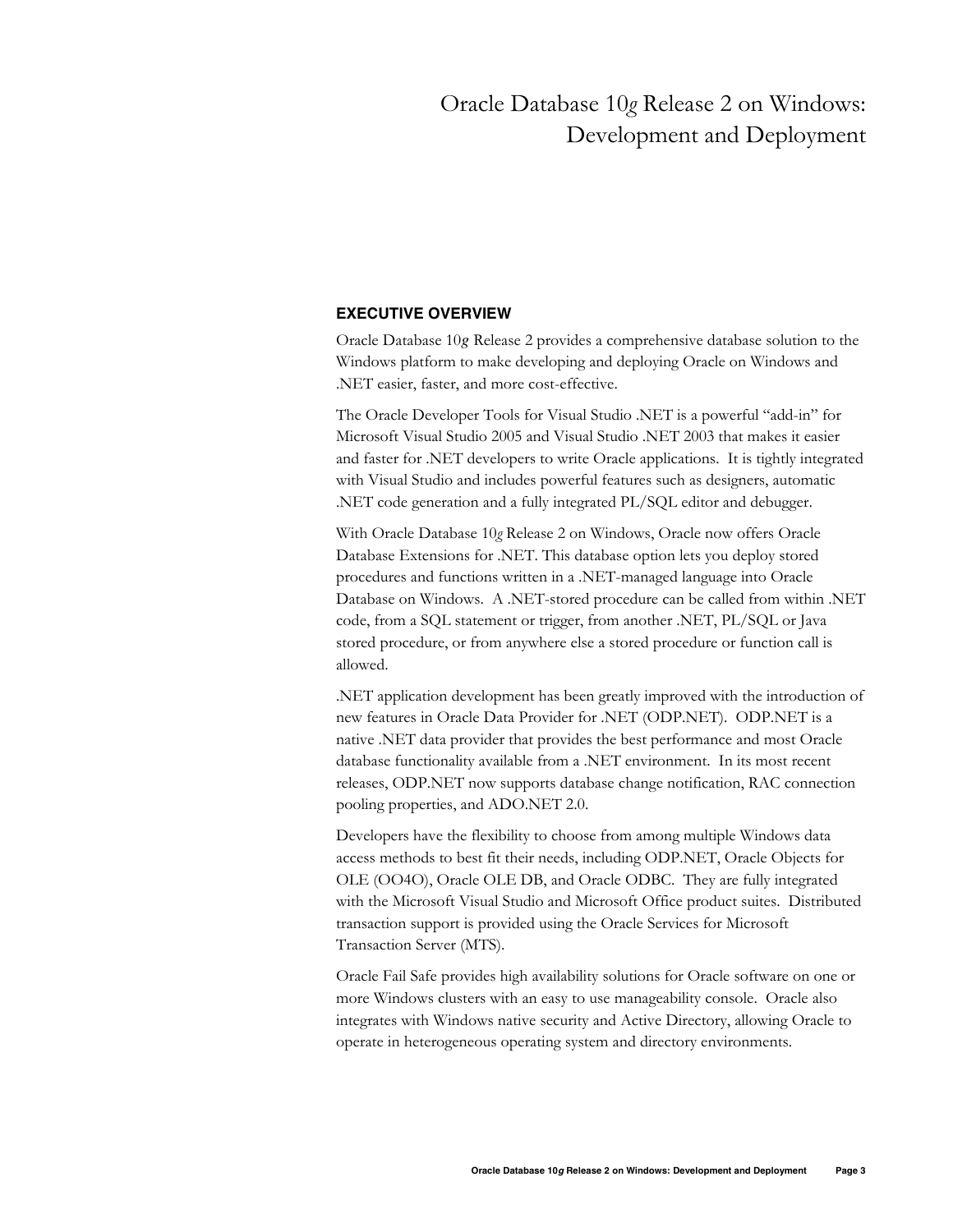# **ORACLE ON WINDOWS**

By being the first with a relational database on Windows NT in 1993, Oracle had made a commitment to offer the best information management solutions available on the platform. Since that time, Oracle technology has adapted to the latest changes in Windows computing starting from the early client/server solutions to the Internet applications, and now to grid technology. Today, Oracle remains a leader on the Windows platform through its world-class database and its close integration with the operating system's underlying technologies. Oracle has over twenty-five years of data management expertise and is the leading vendor with the technology, experience, and services needed to deploy business-critical applications on Windows—whether on a corporate intranet or the Internet.

Oracle Database 10*g* Release 2 for Windows provides all the features needed for data management, whether it is used for a departmental or company-wide deployment. It allows users to take advantage of the cost-effectiveness and ease of use of Windows, while providing the scalability, reliability, and performance traditionally available from Oracle. This new Oracle database contains additional enhancements for application integration on the Windows platform.

Two areas where Oracle has focused its attention are in application development and deployment on Windows. Oracle Database 10*g* Release 2 has made significant strides to improving performance and the ease of use and manageability for both Windows developers and integrators.

One of the great benefits of using Oracle products is its support of multiple programming standards. By supporting Java, .NET, COM, and Win32 applications, Oracle ensures all developers can use Oracle's advanced database features, providing true flexibility for development organizations. Each of Oracle's data access drivers is designed to maximize performance and to have access to the latest database features.

# **.NET APPLICATION DEVELOPMENT**

.NET developers writing code for Oracle applications must typically perform various database tasks, such as modifying table or view design, changing data in database tables, and editing and debugging PL/SQL stored procedures. The Oracle Developer Tools for Visual Studio .NET (ODT) makes these tasks easy. ODT is a tightly integrated "add-in" for Microsoft Visual Studio 2005 and Visual Studio .NET 2003 that includes powerful features, such as designers and wizards, automatic .NET code generation, and a fully integrated PL/SQL editor and debugger.

Oracle Database Extensions for .NET is new in Oracle Database 10*g* Release 2 on Windows. This database option lets you deploy stored procedures and functions written in a .NET-managed language, such as C# or VB.NET, into Oracle Database on Windows. A .NET stored procedure can be called from within .NET code, from a SQL statement or trigger, from another .NET, PL/SQL or Java

**Oracle provides a number of products for .NET programming. Oracle Developer Tools for Visual Studio .NET is a plug-in for use at design time. Oracle Database Extensions provides support for .NET stored procedures. Oracle Data Provider for .NET enables data access to all of Oracle's key database features.**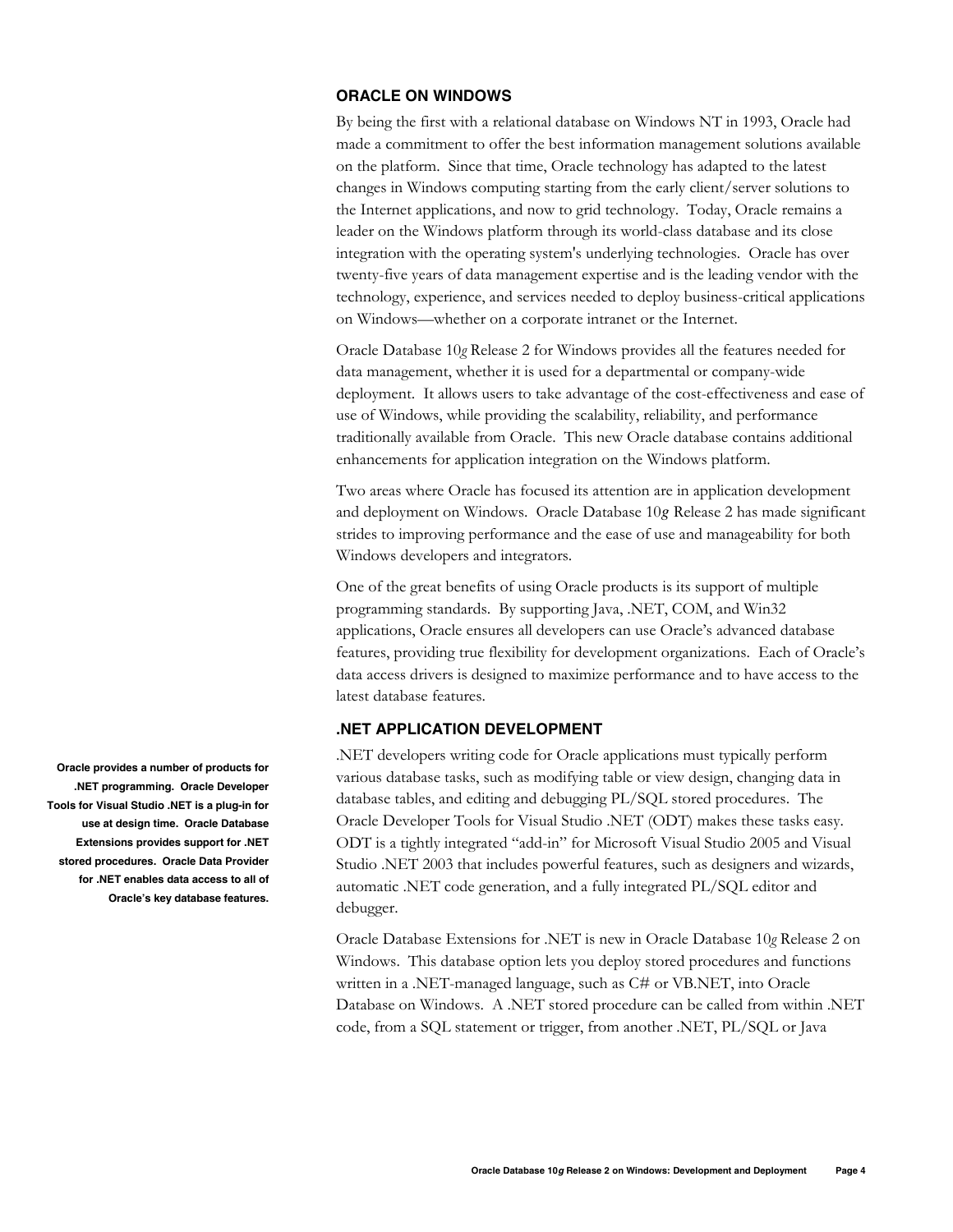stored procedure, or from anywhere else a stored procedure or function call is allowed.

Oracle offers data access support with ODP.NET. ODP.NET is a native .NET data access provider with direct access to Oracle. It can be used from any .NET language, including C# .NET, Visual Basic .NET, and ASP.NET. ODP.NET offers the best performance and access to more Oracle database features than any other data provider. ODP.NET was designed specifically to allow .NET developers to maximize the Oracle database's capabilities.

ODP.NET 10.2 introduces many new features that both use new functionality available in Oracle Database 10*g* Release 2 as well as enhance existing functionality in the Oracle database. As such, developers will benefit using the latest ODP.NET version whether they are deploying new database applications or enhancing legacy applications.

# **Oracle Developer Tools for Visual Studio .NET**

The Oracle Developer Tools for Visual Studio .NET is a powerful new "add-in" for Visual Studio .NET that makes it easier and faster for .NET developers to write Oracle applications. Available now as a free download on the Oracle Technology Network, it is tightly integrated with Visual Studio 2005 and Visual Studio .NET 2003 and includes powerful features such as designers, automatic .NET code generation and a PL/SQL editor/debugger.

All of these features are designed with the goal of making developing for Oracle on Windows as intuitive and as easy as possible. Developers coming from a SQL Server background will find it to be familiar and intuitive, minimizing any learning curve. And for those who are new to Oracle development, this is an easy way to learn.

Major features include:

- Oracle Explorer Browse and alter the Oracle schema via a tree control
- Designers and Wizards– e.g. Table Designer makes database tasks easy
- Automatic Code Generation Drag and drop to create working code.
- PL/SQL Editor and debugger Edit and debug PL/SQL stored procedures, functions, packages and triggers
- Stored Procedure Testing Run stored procedures and functions
- Oracle Data Window View and edit your Oracle data
- SQL Query Window Execute any ad-hoc SQL statement or script
- Integrated Help System SQL, PL/SQL and Error Reference Manuals
- .NET Deployment Wizard Deploy .NET stored Procedures easily

**The Oracle Developer Tools for Visual Studio .NET makes it easier and faster for .NET developers to write Oracle applications. It is available as a free download at http://otn.oracle.com/dotnet.** 

**.**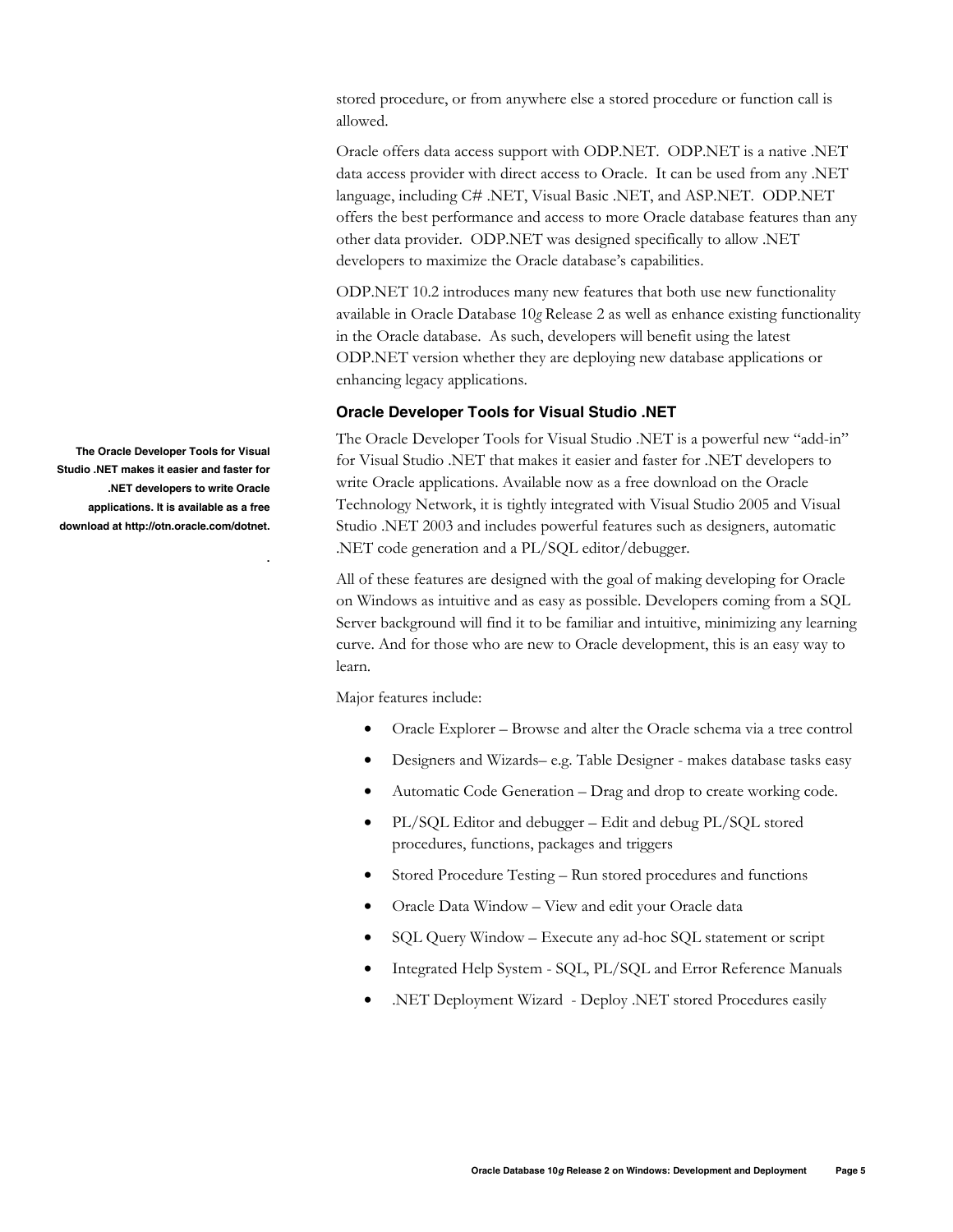#### **Oracle Explorer**

The Oracle Explorer is a tree control that allows you to view the structure of the Oracle schema. All of the various Oracle schema types such as tables or stored procedures are included here. Metadata such as column datatypes or stored procedure parameter types are displayed in the Visual Studio .NET "properties pane" when a schema object is selected. A context menu for each schema object offers additional features: SQL Scripts can be generated for schema objects, filters are provided to limit what is shown, and designers and wizards can be spawned to alter the schema. For example, while viewing the structure of a table, the context menu can be used to spawn the "Oracle TableDesigner" to modify the design of the table.

## **Designers and Wizards**

The Oracle Developer Tools offer a variety of designers and wizards to provide step by step assistance to create or alter database objects such as tables, views, stored procedures, stored functions, PL/SQL packages, sequences, indexes, constraints, triggers, synonyms, and more. For example, the table designer makes looking up datatypes or memorizing SQL syntax a thing of the past. In the case of the table designer, the user simply provides the table name and the names of the columns and chooses the appropriate datatype from a drop down box. Pressing the "save" button would then cause the table to be created or altered. A newly created schema object will then immediately appear in the Oracle explorer.

Any SQL that is generated by a designer to create or modify a schema object is displayed in both a "Preview" window (before a change is committed) as well as in the Oracle Database Output window (after the change is committed).

## **Automatic .NET Code Generation**

Dragging and dropping a schema object from the Oracle Explorer onto an application's form results in .NET code being automatically generated for SELECT, UPDATE, INSERT, and DELETE operations on that schema object. The code utilizes the OracleDataAdapter class which is provided by the Oracle Data Provider for .NET, Oracle's robust .NET data provider. The DataAdapter can then be used to connect UI elements (such as a DataGrid) on the application's form to the Oracle database, with a minimum of additional coding required. This use of a DataAdapter is standard and will be very familiar to anyone with programming experience with other databases.

The user is also given the option to generate code for a typed or untyped dataset based on an Oracle table or view. These datasets can then be bound as a data source to UI elements or can be used in other standard ways throughout Visual Studio .NET, such as with the Visual Studio XML Schema designer.

## **PL/SQL Editor**

The PL/SQL editor provides a tightly integrated development environment for Oracle developers while freeing them from having to leave Visual Studio .NET

**Dragging and dropping a schema object from the Oracle Explorer onto an application's form results in .NET code being automatically generated for SELECT, UPDATE, INSERT, and DELETE operations on that schema object.**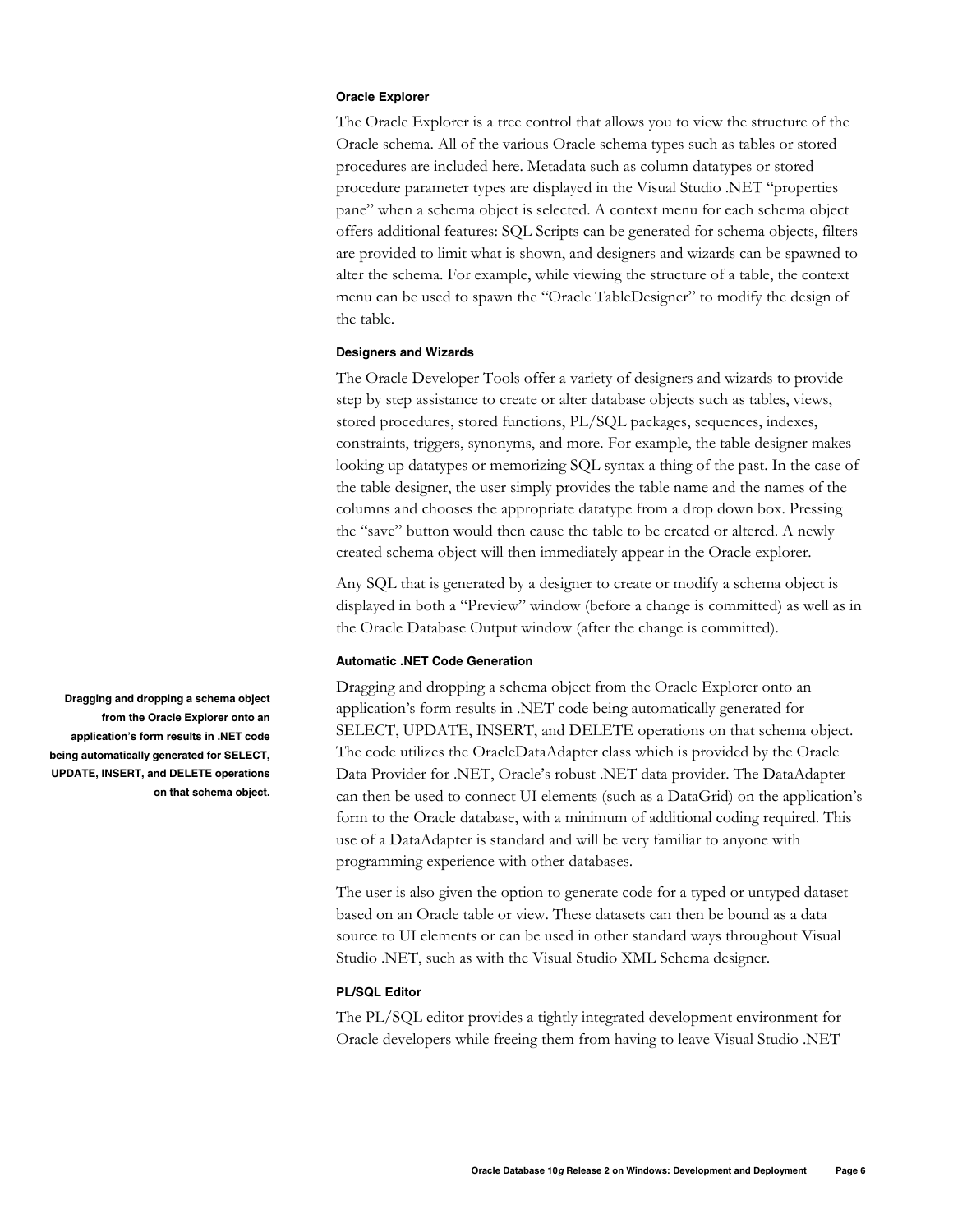when stored procedure development is required. Standard Visual Studio features include syntax coloring to improve readability and collapsible regions to hide stored procedures or functions that are part of a very large and complex package this makes it easier for attention to be focused on theprocedure or function that is being worked on. Additionally, as SQL or PL/SQL statements are entered, a drop down list of tables or columns will pop up to provide autocompletion of the statement.

When the PL/SQL is compiled and errors are found, they are listed in the Visual Studio .NET task list. Clicking on them will take the developer to the line of code that failed. Pressing the context sensitive help key will open the error messages manual to the error code in question.

## **Fully Integrated PL/SQL Debugger**

A new feature introduced in ODT 10.2.0.2 is a PL/SQL debugger that is fully integrated with Visual Studio. You can now debug the PL/SQL code inside of stored procedures, functions, or triggers in exactly the same way that you debug VB.NET or C# code. You can step through the PL/SQL code, view and modify variable values, look at the call stack, set break points, and more.

You can also step from your VB.NET or C# application code directly into PL/SQL code and back out again. For example, if your C# code is calling a PL/SQL procedure or function using the Oracle Data Provider for .NET, you can debug the C# code, and then step into the PL/SQL code to continue debugging. You can examine all of the parameter values passed into the stored procedure or function, including complex data types and arrays from within the PL/SQL debugger. When the PL/SQL code execution has completed, you are then returned to the C# code to continue debugging.

You can also set breakpoints and debug PL/SQL stored procedures, functions, or triggers called by any application located on any platform without requiring any modification or rebuilding of that application. For example, a PHP application running on Linux calls PL/SQL stored procedure FOO and passes in an array of values. After you set an environment variable in the environment of the PHP application, you can set a breakpoint in FOO within Visual Studio and begin debugging when FOO executes.

## **Stored Procedure Testing**

Stored procedures and function may be tested quickly via the "Run" context menu on the Oracle Explorer. Input parameters are requested, and then the procedure is executed. Output parameters are provided in an easily readable format. Complex output types, such as REF CURSOR yield a link that when clicked will open up a grid containing the complex data.

# **Oracle Data Window**

The Oracle Data Window displays table or view data in an easy to read grid and allows the developer to insert, update or delete data without having to leave Visual

**Now with ODT's integrated PL/SQL debugger, you can step through the PL/SQL code, view and modify variable values, look at the call stack, set break points, and more. You can step from your VB.NET or C# application code directly into PL/SQL code and back out again.**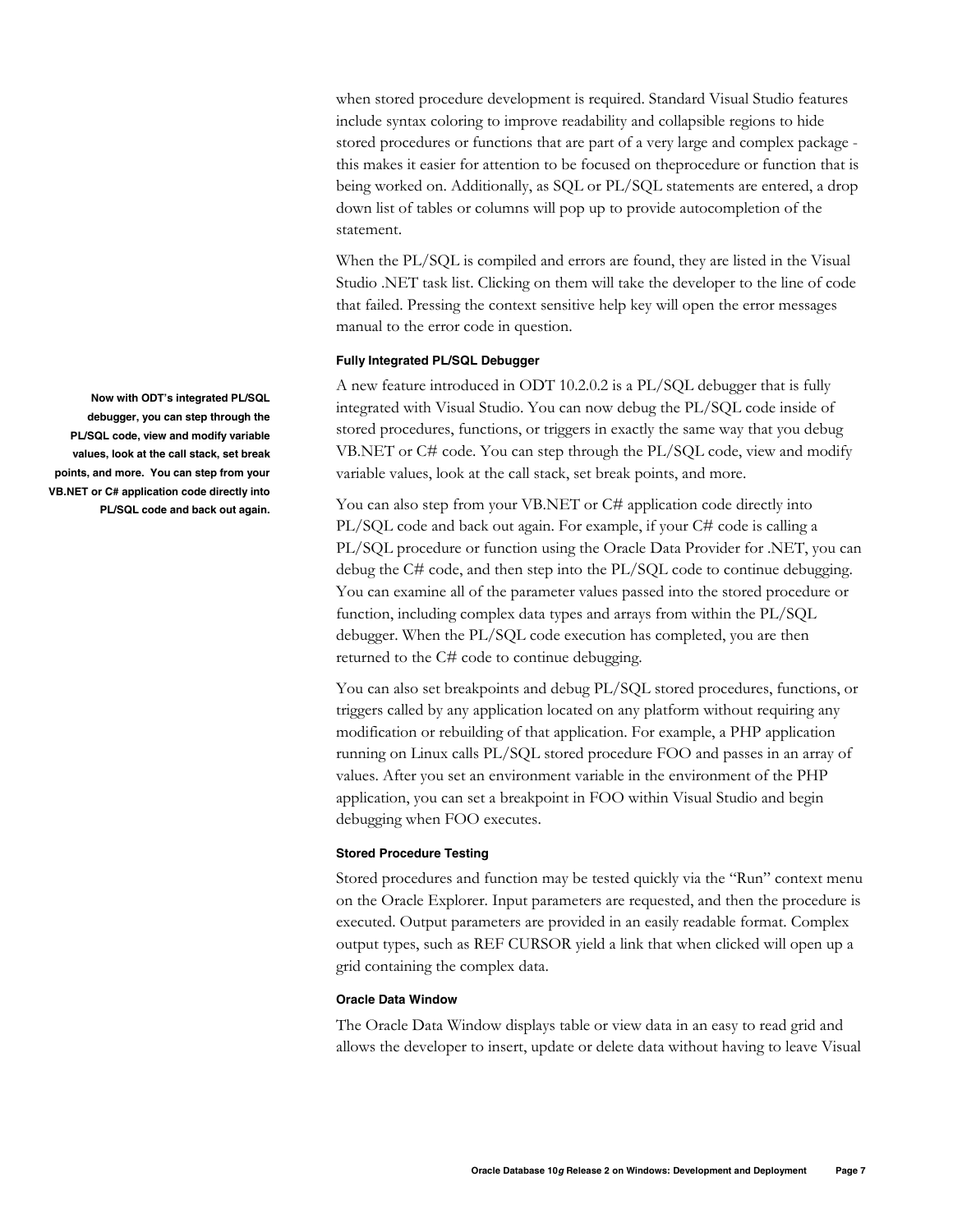Studio .NET development environment. For large tables, the user can provide a row number to jump ahead to a particular row.

## **SQL Query Window**

Ad hoc SQL statements, such as those containing SELECT, CREATE, ALTER, etc may be executed from the SQL Query Window. If the output of the SQL statement is a table or view, the user is given a choice of text or grid output. Multiple statements may be highlighted and run as a group. The script operator " $@$ " can be used to run SOL scripts.

Schema objects may also be dragged and dropped from the Oracle Explorer onto the SQL Query Window surface to automatically generate the appropriate SQL.

## **Integrated Online Help**

The Oracle Developer Tools for Visual Studio .NET includes key Oracle documentation that has been converted into Visual Studio help format. The SQL Language Reference Guide, the PL/SQL User and Reference Guide, and the Error Messages and Codes manuals have each been included.

The chapters in these manuals may be read sequentially via the Visual Studio .NET help pane. In addition, this documentation has been integrated with the Visual Studio context sensitive help. For example, while writing a stored procedure, the developer can highlight a SQL or PL/SQL keyword, such as "SELECT", press the context help key, and be taken automatically to the appropriate page in the SQL Language Reference Guide. In addition to these manuals, the Oracle Developer Tools documentation contains helpful getting started and "walkthrough" chapters as well as a reference guide.

# **Oracle Database Extensions for .NET**

The Oracle Database Extensions for .NET is a new feature of Oracle Database 10g Release 2 on Windows that makes it easy to develop, deploy, and run stored procedures and functions written in a .NET managed language such as C# or VB.NET.

.NET Stored procedures or functions are developed using Visual Studio and then deployed using the tightly integrated .NET Deployment Wizard which is a new feature of the Oracle Developer Tools for Visual Studio .NET. The deployment wizard loads the newly created .NET assembly into Oracle and registers the procedure or function with the database.

Stored procedures that require data access can use the Oracle Data Provider for .NET. The .NET Framework 2.0 and ADO.NET 2.0 are both support in .NET stored procedures. The code used for the procedure or function is almost exactly the same as code written for a client side application, with the exception of an optional "context connection" in which the procedure uses the same connection as the caller. Code can also be written that can run both on the client side and in a stored procedure with no changes required.

**The Oracle Database Extensions for .NET is a new feature of Oracle Database 10g Release 2 on Windows that makes it easy to develop, deploy, and run stored procedures and functions written in a .NET managed language such as C# or VB.NET.**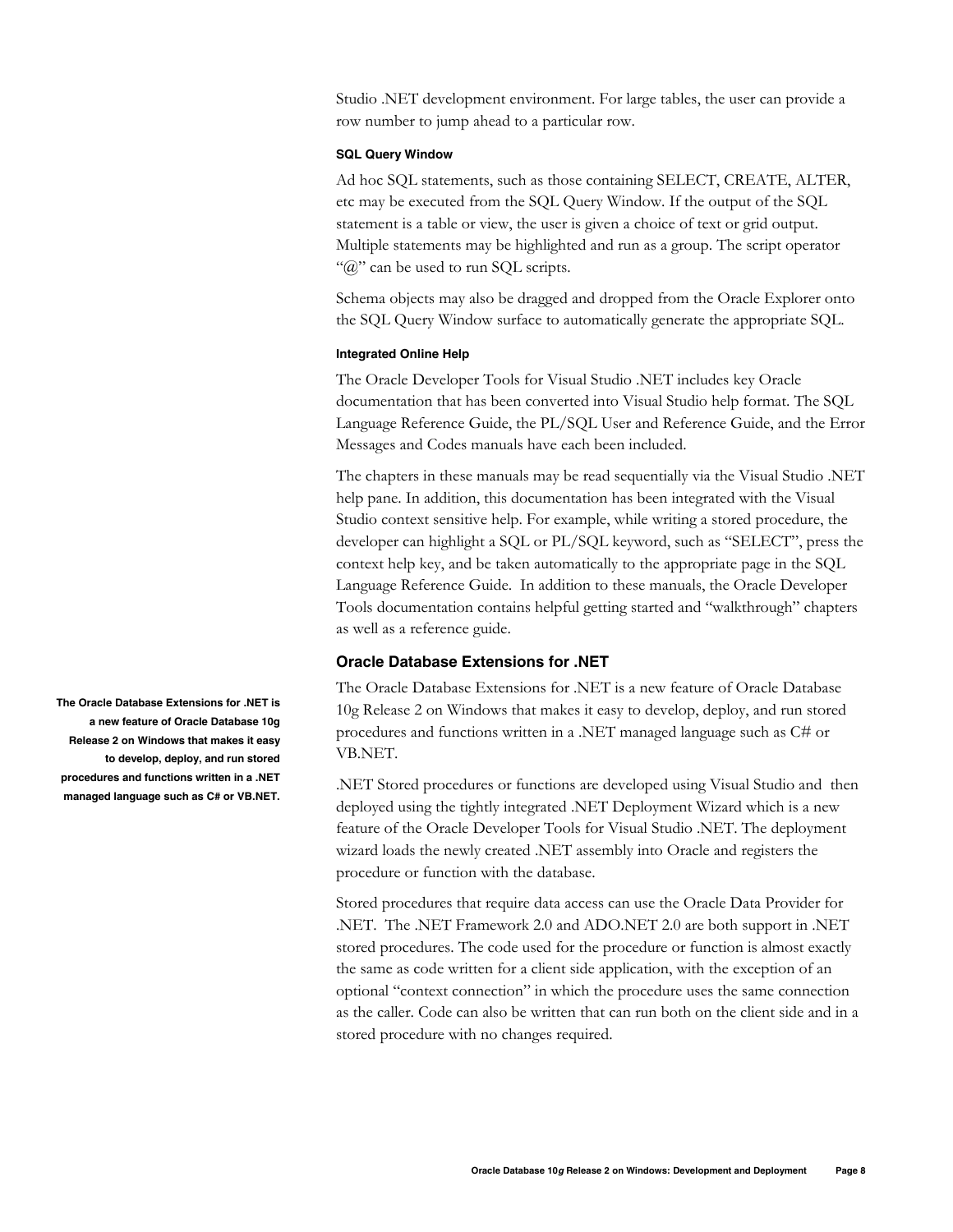After deploying, a .NET stored procedure can be called from within .NET code, from a SQL statement or trigger, from another .NET, PL/SQL or Java stored procedure, or from anywhere else a stored procedure or function call is allowed.

# **Oracle Data Provider for .NET**

ODP.NET is a native .NET data access driver for the Oracle database. Because it was developed for Oracle-specific data sources in mind, ODP.NET is optimized for fast Oracle performance and to access the latest database functionality. As such, ODP.NET makes using Oracle databases more flexible, faster, and more stable than many other data access solutions for Oracle. Beginning with version 10.2.0.2, ODP.NET is compliant with both ADO.NET 1.x and 2.0.

Some data providers, such as OLE DB .NET and ODBC .NET are designed for maximum portability in accessing different data sources. What is lost when using these providers is the ability to take advantage of the database's inherent performance and data management features. For example, one of ODP.NET's unique features is support for native Oracle data types, such as REF Cursors and LOBs. These data types provide greater flexibility for data retrieval than their .NET data type counterparts. Developers can choose the data types that best fit their data usage and performance requirements. For example, REF Cursors will defer result set retrieval until the data is actually accessed, a key performance optimization often needed. With LOB data types, an application can choose to retrieve all LOB data in a result set in one database round trip, just a set data chunk per read, or defer LOB retrieval until the LOB data is read. ODP.NET provides greater control to performance tune and take advantage of these database features.

With the advent of ADO.NET 2.0, even code portability is no longer an issue. Developers can create a single set of code that can access multiple vendors' databases much more easily now with the ADO.NET data provider factory classes.

In Oracle Database 10*g* Release 2 and the subsequent ODP.NET 10.2.0.2 release, Oracle introduces new RAC connection pooling features, database change notification, and ADO.NET 2.0 support.

## **XML Features**

With XML becoming a popular language for data integration and web services, many .NET programmers are using it in their applications. XML is key part of both the Oracle database and .NET Framework. ODP.NET allows developers to exploit these two technologies: Oracle XML DB and .NET System.XML services.

XML DB is Oracle's high-performance, native XML storage and retrieval technology available within the database server. It provides a unique ability to store and manage both structured and unstructured data under a standard W3C XML data model. XML DB provides complete transparency and interchangeability between the XML and SQL metaphors. ODP.NET makes available all of XML DB's functionality to .NET clients, allowing developers to share and make changes to XML between the database and .NET. This support extends to both schema

**The Oracle Data Provider for .NET provides fast data access performance to Oracle databases. It supports the latest database functionality, including XML DB and native Oracle data types. New Features include database change notification, RAC connection pooling, and ADO.NET 2.0.** 

**ODP.NET provides support for Oracle XML DB and interoperating with System.XML. ODP.NET can work with schema and nonschema-based XML with support for native Oracle XML data types using OracleXMLType and OracleXMLStream.**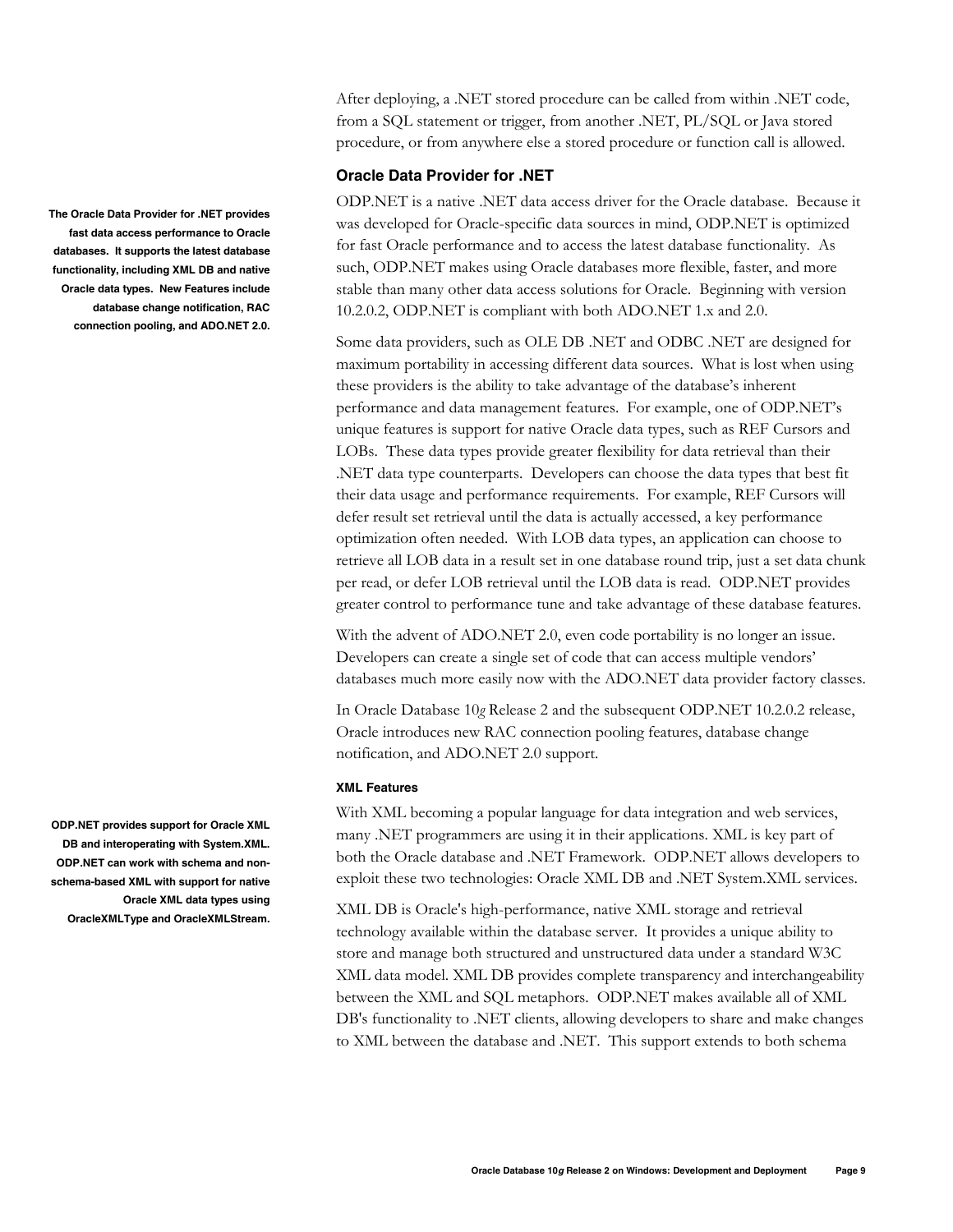and non-schema-based XML to provide flexibility for differing application requirements. Moreover, ODP.NET contains two native XML data types, OracleXMLType and OracleXMLStream, for easier XML data management. XML can be shared easily between XML DB and Microsoft's System.XML services.

System.XML is a set of interfaces for manipulating XML data sets from .NET data providers. ODP.NET interoperates with the System.XML programming interfaces, feeding data via the ODP.NET DataAdapter interfaces. One of the main differences between XML DB and System.XML is that the former provides XML services where the data resides, on the database server; the latter manipulates XML on the client side. As such, ODP.NET provides greater choice for programmers to pick the XML technology that best fits their project requirements.

Starting with version 9.2.0.4, ODP.NET makes using XML easier with its integration of XML capabilities with Microsoft's XML framework and Oracle XML DB. Relational and object-relational data can be accessed as XML from an Oracle database instance into a Microsoft .NET environment. XML changes can be made and saved back to the server as XML data. In ODP.NET 10*g* and higher, support for schema-based OracleXMLType is now included in addition to nonschema-based XML.

## **Performance**

One of ODP.NET's key differentiators over other providers is its out-of-the-box performance and numerous tuning options. Under the covers, a lot of optimizations have been done to ensure fast .NET access to Oracle data sources. Additionally, ODP.NET has many tunable parameters for specific data retrieval and data change scenarios. Many of these optimizations were developed for retrieving and manipulating Oracle native types, such as LOBs and REF Cursors.

One of the most widely used performance tuning options is connection pooling, which is critical for applications with large numbers of users that connect and disconnect from the database. ODP.NET creates a pool of connections with tunable settings that include connection lifetime and timeout, minimum and maximum pool size, and the number of connections to increment or decrement from the pool at one time. These parameters give developers greater control over how their application handles large user populations and the changes in those populations over time. This ultimately leads to better application response time and quality of service for end users.

For data retrieval, ODP.NET can specify a set amount of data to return for each database round trip. Many times, a developer may not need to retrieve all the data queried at once because the end user is consuming the data over a period of time. The data fetches for the query can be spaced in distinct chunks defined by the developer through two ODP.NET OracleCommand properties: FetchSize and RowSize. FetchSize tells ODP.NET how much data to retrieve per database roundtrip. RowSize indicates how large each row of data is. RowSize is a readonly property that gets set after a query is executed. If the developer wishes to

**ODP.NET includes numerous performance tuning features to optimize data retrieval and data changes. Some of these tuning options include using connection pooling; intelligently setting a result fetch size to return per database round trip; using LOB data types; and employing PL/SQL associative arrays.**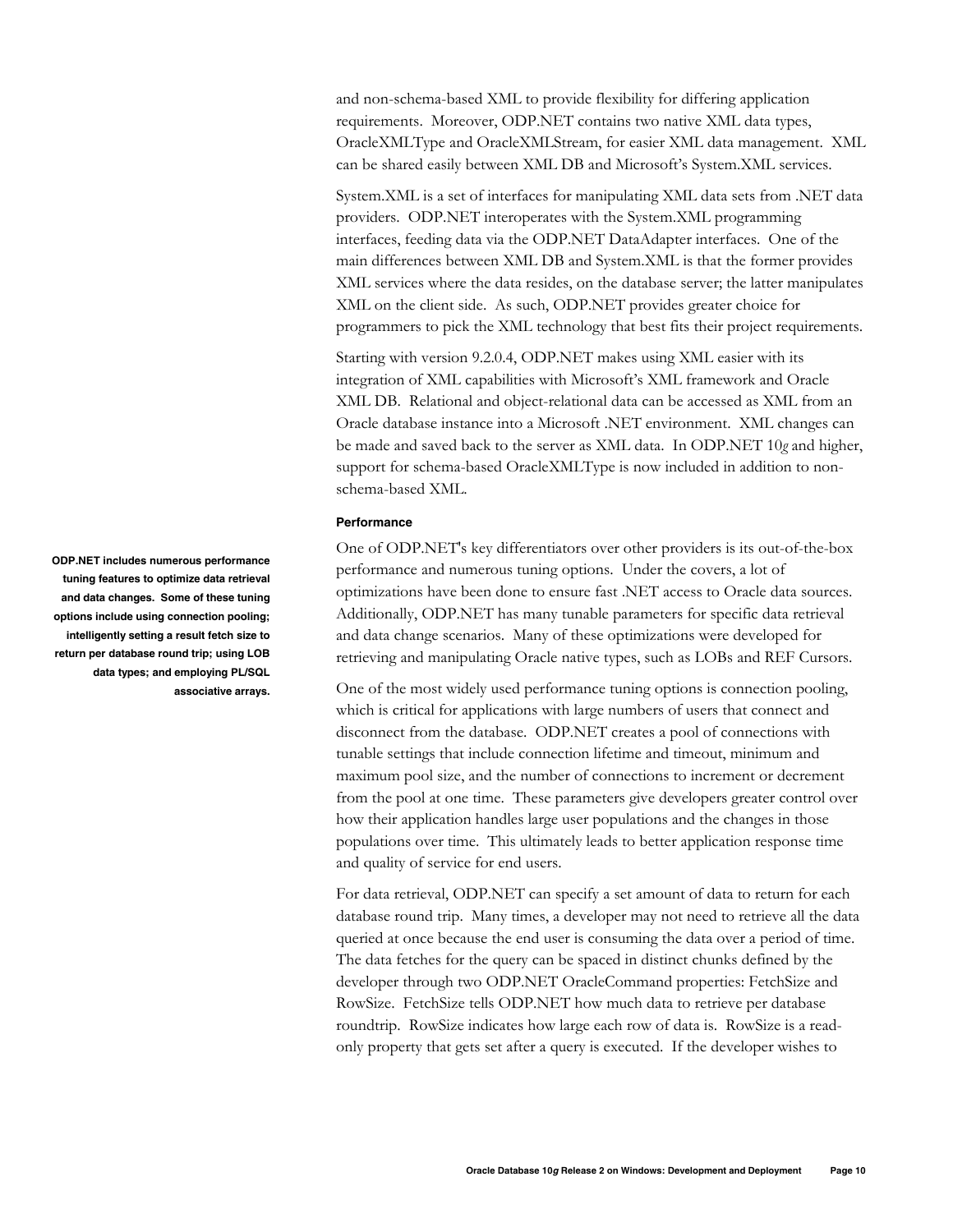fetch ten rows of data per database roundtrip, all that is required is to set FetchSize equal to ten multiplied by RowSize. The wonderful thing about RowSize is that its value is determined at run-time. So if there is a schema change or a query change in the future, there is no need to modify the code to ensure ten rows of data are fetched per round trip.

A similar feature exists with LONG and LOB data types. For applications using these data types, performance is often a key issue because LOB and LONG data can be quite large. The chunk size of these types can be set to specify the amount of data to retrieve from each specific LONG or LOB per database round trip. These tuning options provide .NET developers the flexibility to tune their data retrieval for optimum large object retrieval.

LOB data types have additional performance capabilities. By default, executed queries defer the actual LOB data fetch until the user attempts to read the data. When retrieving many sets of large LOBs, this behavior is generally optimal to prevent overloading the network with LOB data being delivered to the client. However, for small LOBs, this behavior can slow be with more database round trips than is necessary. ODP.NET has introduced the InitialLOBFetchSize property in the 9.2.0.4 release on the OracleCommand and OracleDataReader classes to optimize small LOB retrieval performance. If InitialLOBFetchSize is set to a value greater than zero, the initial LOB data from all the LOBs queried is fetched in one round trip up to the number of characters or bytes that is specified in this property. For instance, if InitialLOBFetchSize were set to 10 KB, then the first 10 KB of all the LOBs selected would be retrieved to the client in one database round trip. This can significantly speed up applications using many small LOBs.

In ODP.NET 9.2.0.4 release and above, Oracle introduced the ability to pass arrays between the database and .NET. This made sharing large data sets between the database and client much easier. ODP.NET uses PL/SQL associative arrays in the database to pass data to .NET arrays. Associative arrays complement two other methods for passing large data sets between Oracle and .NET: anonymous PL/SQL and parameter array binding. These capabilities provide developers a number of choices to performance tune data management and reduce the amount of code they need to write for this task.

#### **Native Oracle Types**

Microsoft has introduced a set of unified data types among the different .NET programming languages. With ODP.NET, Oracle users have access to .NET data types as well as Oracle native types. Oracle types can be fully manipulated within a .NET application and interoperate with .NET data types. Oracle native types provide advanced functionality to store and manipulate data structures from the database, such as XML or Microsoft Word documents. Even with common types, such as OracleDecimal, the equivalent to the .NET decimal type, Oracle types provide additional functionality if needed. In the example of OracleDecimal, this

**ODP.NET supports native Oracle database types, such as REF Cursors, within the .NET environment. Other major features include being able to use any type of PL/SQL; local and distributed transactions; and internationalized applications with Unicode.**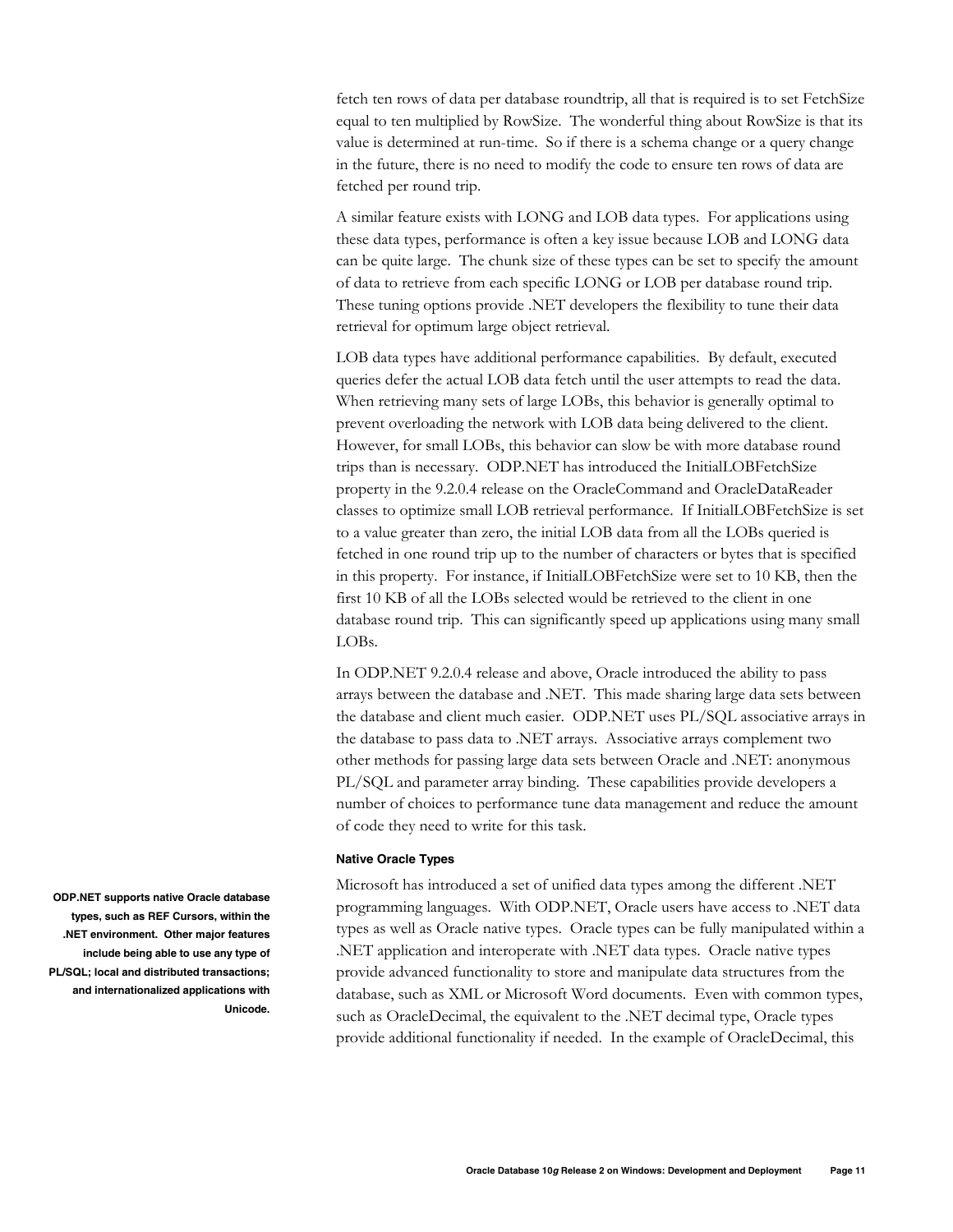data type provides a higher level of precision of 38 digits than the .NET decimal with a 28 digit precision.

ODP.NET supports the gamut of advanced Oracle types within the .NET environment, including REF Cursors, XMLType, LOBs (CLOBs, BLOBs, NCLOBs), BFILEs, LONGs, RAWs, LONG RAWs, and N-data types. One of the limitations of using other providers is that users may be limited in data type functionality. For example, in ODP.NET, multiple result sets returned from a stored procedure as REF Cursor output parameters can be accessed in an arbitrary way. One can retrieve the results of the second REF Cursor without retrieving the results of the first. With other .NET providers, data may have to be accessed in a linear manner. The first result set's data must be retrieved prior to accessing the second's. This would negatively affect performance.

#### **Other Major Features**

ODP.NET exposes many other Oracle database features, including PL/SQL, transactions, and Unicode support. ODP.NET users can fully execute PL/SQL stored procedures and functions in the database. PL/SQL can be packaged or non-packaged, or even exist as anonymous PL/SQL within .NET. Anonymous PL/SQL is generally employed to batch a set of SQL statements and execute the statements in one database round trip. Batching statements is a useful performance technique.

ODP.NET can participate in transactional applications with the Oracle database as the resource manager. ODP.NET employs Microsoft Enterprise Services as the transaction coordinator in a .NET environment. The Oracle Services for Microsoft Transaction Server (OraMTS) acts as a proxy among ODP.NET, Enterprise Services, and the Oracle database in order to coordinate these transactions. OraMTS provides a robust architecture for ODP.NET programmers to have their transactional applications maintain high availability and high scalability. In ADO.NET 2.0, ODP.NET supports distributed transactions via the System.Transactions namespace.

ODP.NET has full Unicode support so that .NET users can globalize their applications easily in multiple written languages. This globalization support allows developers to develop one set of code for multiple culture/language settings. ODP.NET globalization extracts the client computer's national language setting to display information in a locale-specific format. For example, a browser set to Japanese will have currency displayed in yen. Without additional coding, that same application can be deployed in Germany to show deutsche marks. This makes deploying applications in a multiple locales easier and faster since no additional coding is necessary.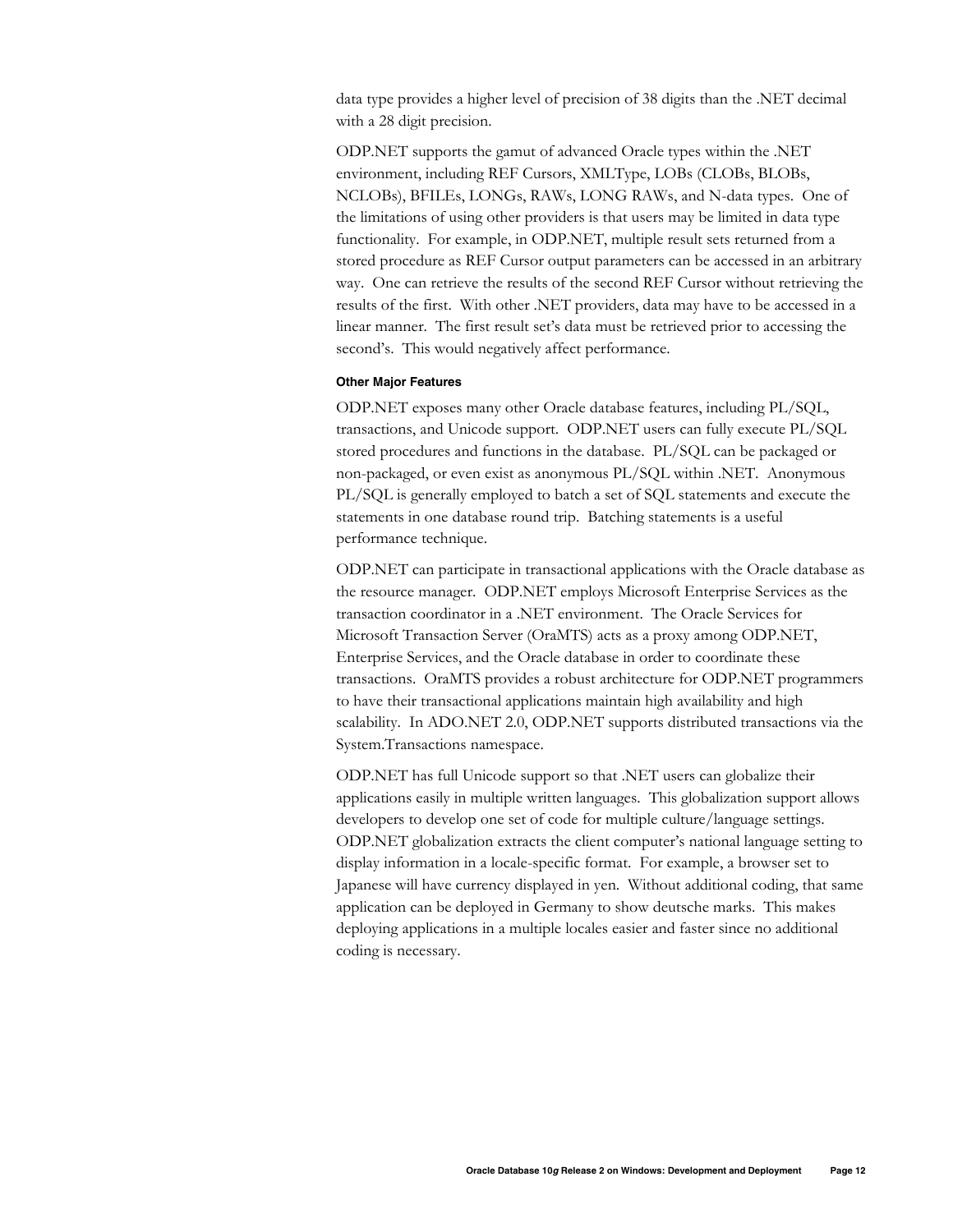#### **New Features for Oracle Database 10g Release 2**

#### **Database Change Notification**

Database change notification, a feature of Oracle Database 10g Release 2, enables client applications to receive notifications when DML or DDL changes are made to a database object of interest. This feature can be used in both the .NET Framework 1.x and 2.0 releases.

To use database change notification, the application registers a query with the database. When a query has dependencies on underlying database objects and a change to an object is committed, the database publishes a change notification to the application. The notification only contains metadata about what data or objects changed; it does not contain the changed data. You can create a client event handler to reissue the registered query to obtain the changed data.

Database change notification is particularly useful to applications that use cached results. Caching is particularly effective at improving the application scalability by allowing rapid access to data without making expensive roundtrips to the database. But this scalability comes at the price of data becoming stale.

Database change notification solves the problem of stale data in a cache. Although database change notification is similar to a trigger in that both respond to a particular event, a trigger takes action immediately, whereas a database notification is just an alert, not an action. It is up to the application to determine what action, if any, to undertake and when. The application can immediately refresh the stale objects, postpone the refresh, or ignore the notification.

Web applications often handle a variety of data such that not all of it needs to be queried in real time. For example, a weather forecast is only updated periodically. End users don't need to query the database every time the web page is visited. Since many people will be requesting the same data, application performance and scalability are greatly enhanced by caching the results and retrieving the data from the cache. At some point, however, the weather forecast is updated and the cache must be refreshed. This may be done when the current weather forecast has significantly diverged from the cached forecast.

The process of executing queries to refresh the cache after receiving a change notification requires the database user to have the CHANGE NOTIFICATION privilege. Connecting as this user, applications subscribe to change notifications that are published when an event of interest occurs.

The change notification developer creates a client-side notification handler for the registered queries. The following ODP.NET classes are used when building change notification applications:

• OracleDependency – Used to create a dependency between an application and an Oracle database. It enables the application to receive a notification of a data change (for example, UPDATE statement) or schema change (for example, DROP TABLE). The OnChange event

**A constant challenge for client side caches is keeping the data in synch with server data changes. Using database change notification, ODP.NET clients are alerted when data on the server is modified, allowing the client to refresh its data cache.**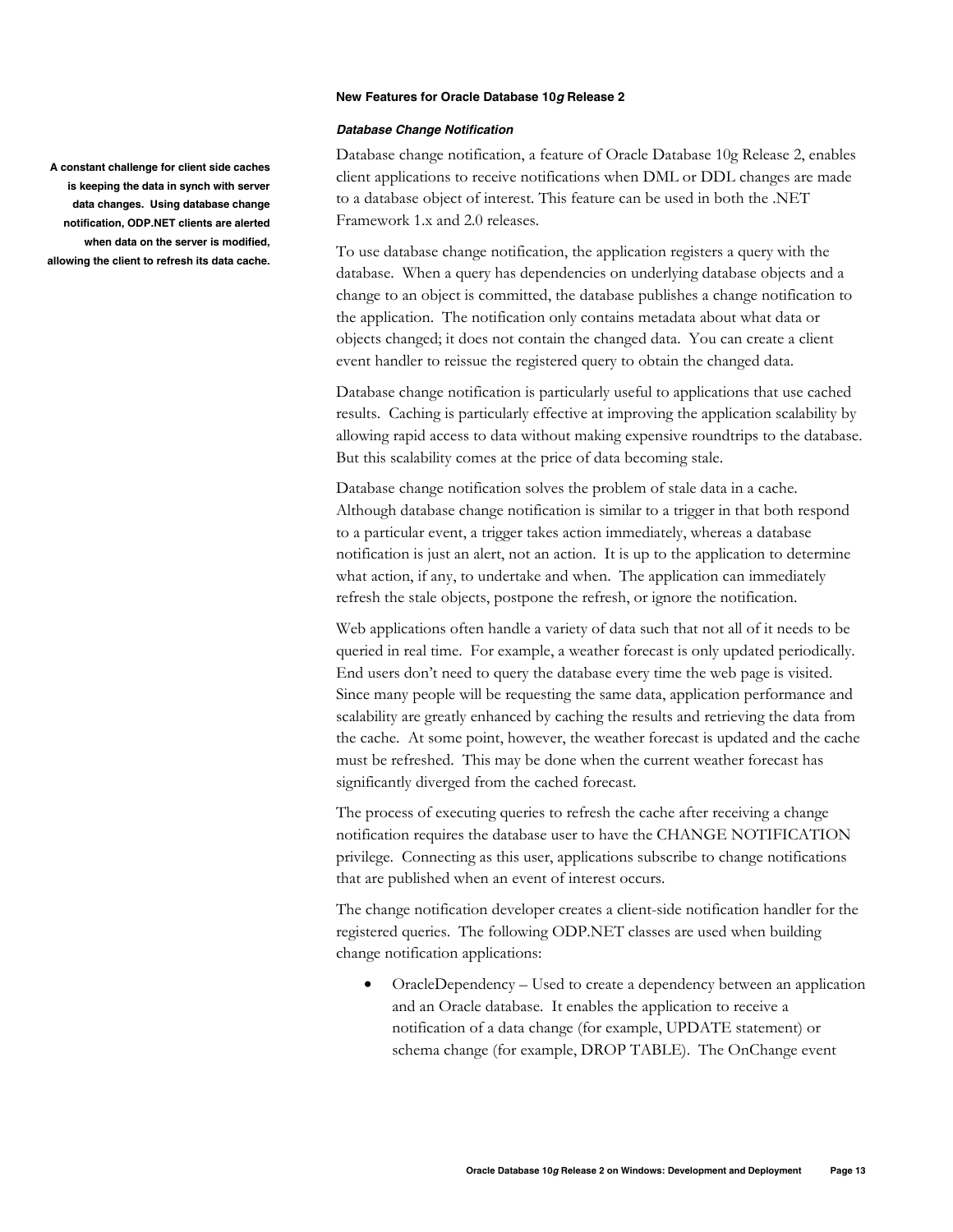handler in this class provides the client logic for what to do after the notification is received.

- OracleNotificationEventArgs Provides the event data for a change notification.
- OracleNotificationRequest Used to specify the characteristics of a notification request and its notification.

Oracle's database change notification has a number of features not available from SQL Server. Oracle supports all types of joins, whereas SQL Server does not support queries containing either outer joins or self-joins. SQL Server does not support notifications for statements using views, whereas Oracle database change notification supports views with the exceptions of fixed views (for example, V\$ tables) and materialized views. SQL Server notifications also require explicit column references, while Oracle Database notifications support both SELECT \* and explicit column references.

SQL Server notifications are not persistent. When the SQL Server notification is published, the notification handler is removed. If the notification handler is still needed, a new notification handler must be created by the application. Oracle Database change notifications can persist after repeated changes when you set OracleNotificationRequest.IsNotifiedOnce to true.

# **Real Application Cluster (RAC) Support**

RAC is a cluster database with a shared cache architecture that overcomes the limitations of traditional shared-nothing and shared-disk approaches to provide database solutions for any business application. The cluster database is hosted on multiple computing nodes permitting better scalability and higher availability than a single computer server by itself. Because no special hardware is needed, RAC clusters can be built with commodity hardware.

ODP.NET has always supported data access for RAC clusters transparently. To improve connection management based on real-time workload information, Oracle introduced two new connection pooling properties for the 10.2 release of RAC and ODP.NET. The first feature improves load balancing work across RAC instances, especially after nodes are added or removed from a cluster. The second feature automatically removes severed RAC connections from the connection pool.

With RAC, how ODP.NET connections are allocated is based on the database's load balancing advisory and service goal. Load balancing distributes work across all of the available RAC database instances.

In general, connections are created infrequently and exist for a long duration. Work comes into the system with high frequency, borrows these connections, and exists for a relatively short duration. The load balancing advisory provides advice about how to direct incoming work to the instances to provide the optimal quality

**ODP.NET introduces two new connection pooling features for RAC databases: ODP.NET connections are automatically load balanced across existing nodes based on real-time cluster metrics and severed database connections are automatically removed from the connection pool.**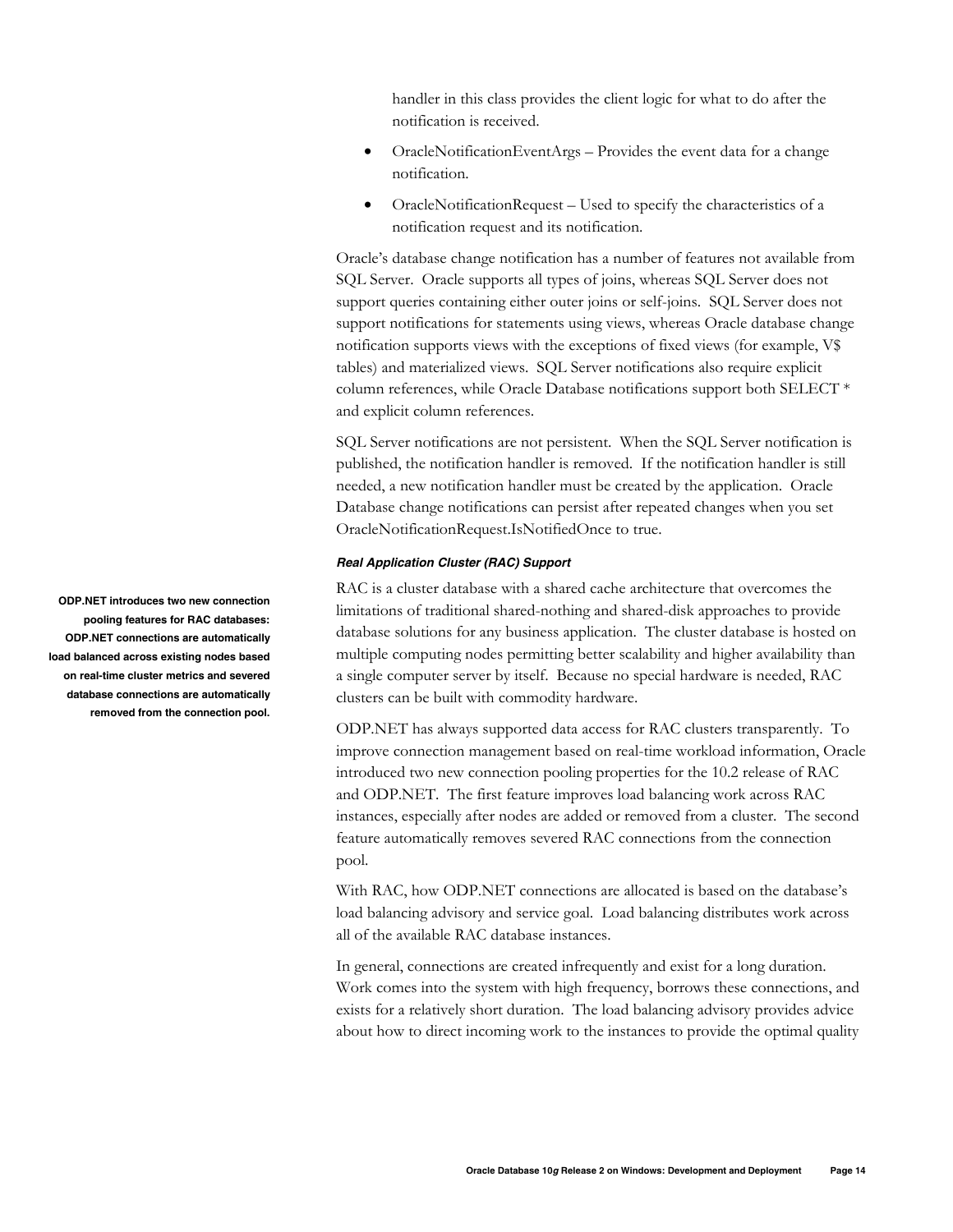of service for that work. This minimizes the need to relocate the work later to a different instance and ensures existing jobs can complete quickly.

The metric by which this work is distributed across instances is determined by the service goal. The database administrator sets the service goal for either service time or throughput. The service time metric is based on how quickly the database can complete tasks, essentially its response time. Service time is most useful for database applications where the load is constantly changing. The throughput metric guages the amount of processor resources available to take on additional tasks. When a new operation comes in, it can be directed to the node with most processor time available. The throughput metric can be most useful when executing batch processes.

By using these service goals, feedback is built into the system. Work is routed to provide the best service times globally, and routing responds gracefully to changing system conditions. When a RAC node is added or removed from the cluster, this load balancing allows connections to more quickly distribute themselves evenly across all the nodes to account for the system change. End users will then experience less disruption or slowed service. In a steady state, the system approaches equilibrium with improved throughput across all of the RAC instances.

To use this feature in ODP.NET, the .NET application must use connection pooling and set the connection pool parameter, Load Balancing, to true.

The second feature added for RAC connection pooling allows ODP.NET to automatically free resources associated with severed connections that were caused by a downed RAC service, service member, or node. Without this feature, if a RAC node failed, the connection pool would retain connection resources that were no longer valid. End users may end up using these severed connections from the pool. Without a way to identify these connections, administrators would have to reset all the ODP.NET connections in the pool every time some part of the RAC cluster failed.

In 10.2 RAC and ODP.NET, these severed connections are now automatically cleaned up without requiring any administrator intervention at run time. To enable this feature in ODP.NET, use connection pooling and set the connection pool parameter, HA Events, to true.

## **ADO.NET 2.0**

Beginning with ODP.NET 10.2.0.2, ODP.NET provides support for ADO.NET 2.0. ADO.NET 2.0 introduces a new level of abstraction for the Data Access Layer (DAL). Instead of using provider-specific classes that implement a generic interface, ADO.NET 2.0 offers the DbCommon classes, which inherit from the System.Data.Common namespace and allow developers to use factory classes. Database provider factory classes allow an easier way to create one set of generic data access code, as opposed to data source-specific access code, to any database supporting ADO.NET 2.0.

**ODP.NET supports ADO.NET 2.0's new features, including provider factories, connection string builder, schema discovery APIs, and DataAdapter batch updates.**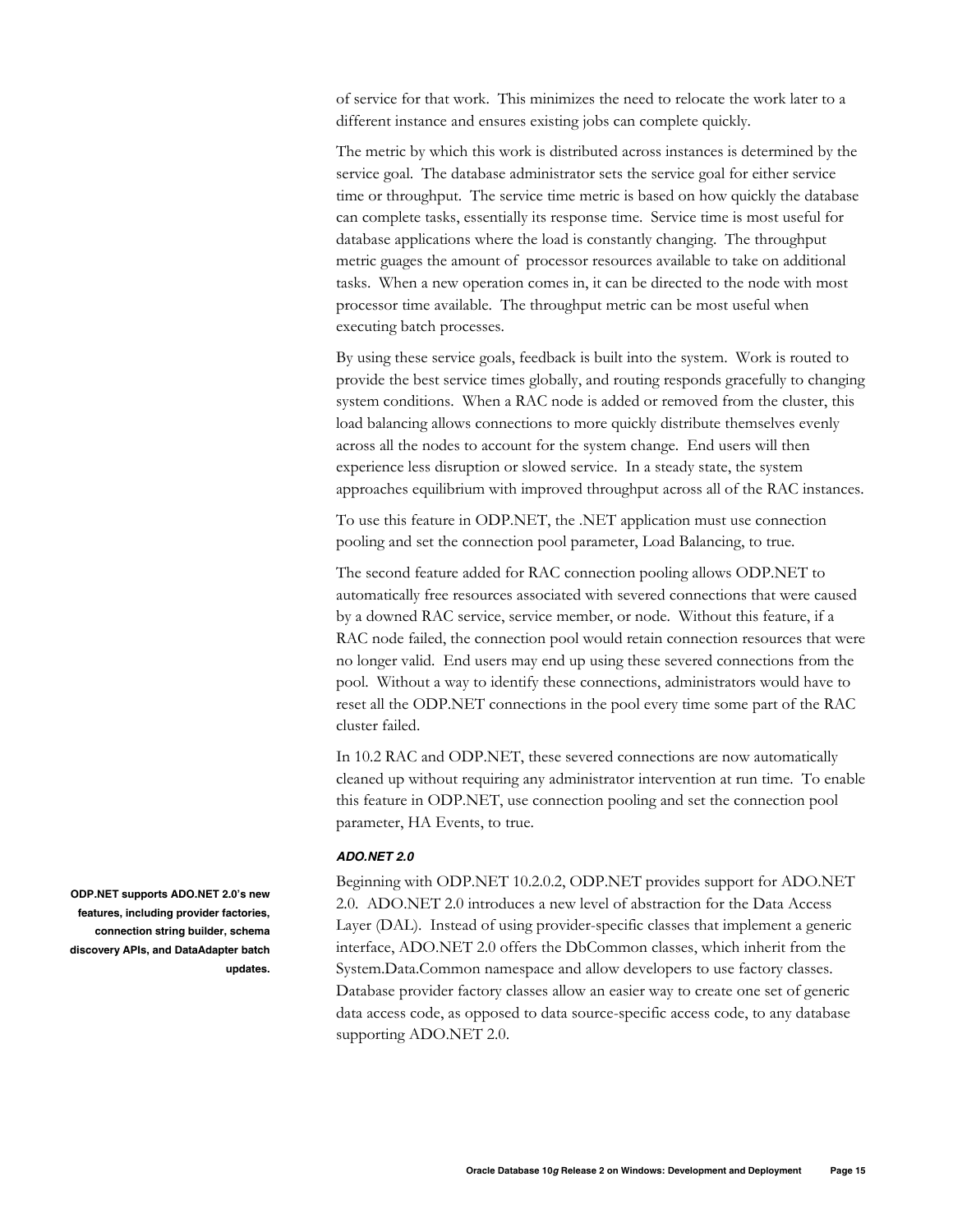The OracleClientFactory class supports the creation of all of the classes in System.Data.Common. Because these concrete classes inherit from the DbCommon abstract base classes, you can write generic DAL code by using DbCommon base class object names. There are some areas of the DAL that remain data source-specific, including the connection string, SQL, and stored procedure calls.

Connection strings in ADO.NET are name-value pairs. The DbConnectionStringBuilder class has a dictionary that maps generic parameter names to provider specific parameter names. The OracleConnectionStringBuilder class inherits from and extends the generic DbConnectionStringBuilder class to expose Oracle-specific connection string properties. Programmers can use OracleConnectionStringBuilder dynamically to set connection string parameters at run-time and/or obtain connection string parameters from the app.config file.

The ADO.NET 2.0 schema discovery APIs provide a generic way to retrieve metadata from any data source. Developers can obtain Oracle metadata by using an OracleConnection.GetSchema method call. There are five types of common metadata that can be exposed: MetaDataCollections, Restrictions, DataSourceInformation, DataTypes, and ReservedWords. In addition, there is additional ODP.NET-specific data source information that can be retrieved.

When working with large DataSets, developers will want to minimize the number of database round trips required to perform updates. By using the OracleDataAdapter.UpdateBatchSize property, programmers can specify the number of rows to update per roundtrip. To update all the modified rows in one roundtrip, UpdateBatchSize can be set to zero.

# **Oracle Services for Microsoft Transaction Server**

Many Oracle customers on Windows platforms use Microsoft's transaction server in the middle-tier. The transaction server is an application server for objects and transactions in distributed environments. At its core is the Distributed Transaction Coordinator (DTC), which coordinates transactions between distributed resource managers. In Windows 2000, the MTS executive is replaced by enhancements to COM+ services. With the introduction of .NET, it is now part of .NET Enterprise Services and System.Transactions.

The Oracle Services for Microsoft Transaction Server (MTS) integrate the DTC with Oracle databases. The services, which act as a proxy, allow customers to use Oracle databases as resource managers in DTC-coordinated transactions. Specifically, the services provide the following transaction operations:

- Enlistment Context maintenance for global transactions
- Completion Translation of two-phase commit calls between DTC and Oracle
- Recovery Resolution of in-doubt DTC transactions

**With Oracle Services for MTS, Oracle clients can participate in distributed transactions with Microsoft Distributed Transaction Coordinator. In ADO.NET 2.0, ODP.NET supports using System.Transactions in distributed transactions.**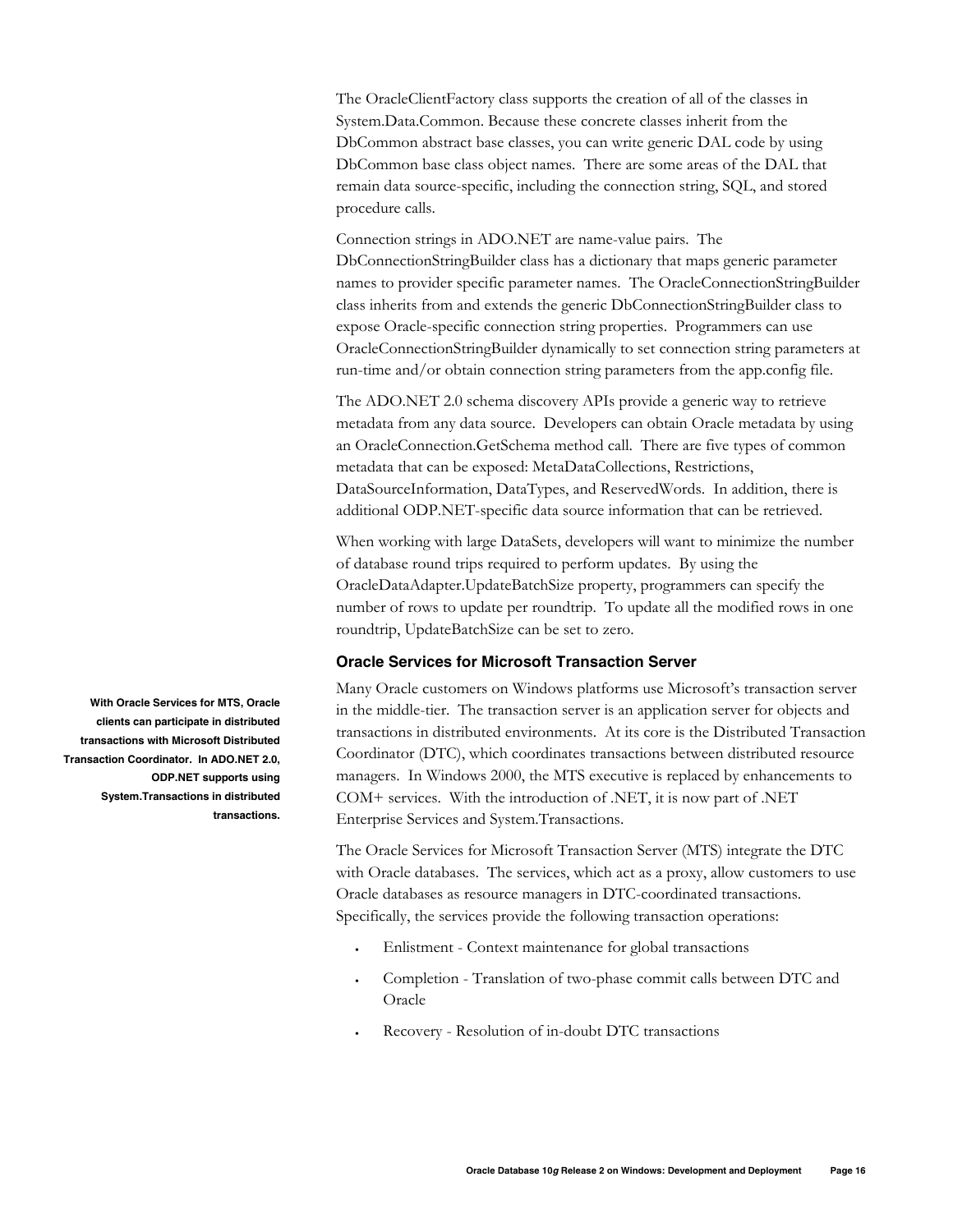• Connection pooling - Caching of transactional database connection resources

The Oracle Services for MTS features an architecture designed for performance, scalability, and availability. Each MTS server maintains its own cache of resource manager proxies, so that any database may have numerous proxies associated with it. This cache of proxies is maintained by the Oracle Services for MTS integration layer, which runs directly inside the MTS server process. This integration layer handles transaction enlistment and completion among the application, DTC, and database.

In a multiple MTS deployment, this model leads to better availability because no proxy can become a single point of failure. Moreover, it leads to better overall performance as no single proxy can become a bottleneck to the database. Having the Oracle Services for MTS integration layer within the MTS process reduces extra-process communication, which is much slower than making intra-process calls.

Each MTS server runs a recovery daemon. Recovery is driven by the database, which requests the final outcome of in-doubt transactions through reenlistment. A PL/SQL package runs a periodic recovery job, which contacts the recovery daemon associated with the dubious transaction. The daemon requests the transaction result from DTC and informs the database of the result. A database administration account, named MTSSYS, is created upon installation for DTC recovery.

The Oracle Services for MTS allow developing applications with a variety of data access interfaces, including ODP.NET, OO4O, OCI, ADO/OLE DB, and ODBC. In general, ODP.NET, OO4O, and OCI provide better performance and compatibility with Oracle. ODP.NET, OO4O, and OCI use optimized connection pooling provided by Oracle's resource dispensers. The Oracle Provider for OLE DB and the Oracle ODBC driver employ Microsoft resource management for database connections.

Although the Oracle Services for MTS itself only runs on Windows, it can coordinate transactions with Oracle databases on any operating system. This makes it possible for customers using a Windows middle-tier to access a UNIXbased Oracle database, for example.

# **COM AND OBDC APPLICATION DEVELOPMENT**

COM programming remains popular among Windows developers, especially when enhancing older applications. Oracle provides COM developers two programming interfaces for data access: Oracle Objects for OLE and Oracle Provider for OLE DB. More traditional ODBC data access is provided through the Oracle ODBC Driver. OLE DB and ODBC are often used through an automation layer, Microsoft ActiveX Data Objects (ADO).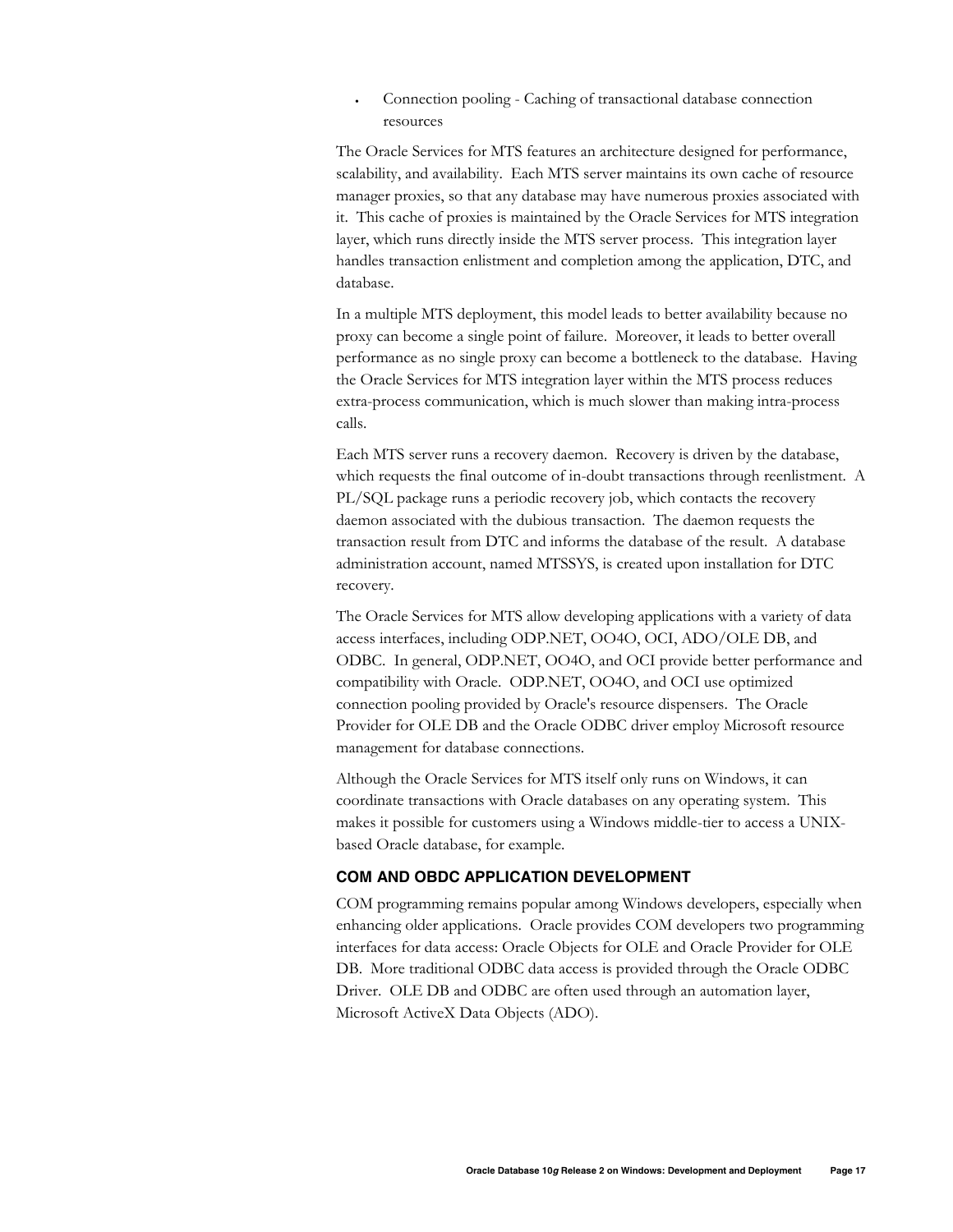**Because it is an Oracle native driver, OO4O does not incur the overhead of ODBC and OLE DB drivers. OO4O provides very fast performance and exposes the latest Oracle server features.** 

**The Oracle OLE DB provider is built to handle the high volume and high loads of the Internet application environment. It is generally used through ADO from any COM environment, such as Visual Basic.** 

**Oracle provides many different products that integrate Oracle applications into Windows environments, including Oracle Fail Safe, Windows security integration, and Active Directory integration.** 

# **Oracle Objects for OLE**

Oracle Objects for OLE (OO4O) is a COM-based database connectivity tool that combines optimized access to Oracle databases with easy to use interfaces. OO4O can be employed in a variety of environments, ranging from web applications to client/server applications. It is accessible from virtually any programming or scripting language that supports COM, such as Visual Basic, Visual C++, Microsoft Office, Active Server Pages, and MTS/COM+.

Because it is an Oracle native driver, OO4O provides fast performance on Windows clients to Oracle databases—it does not incur the overhead of ODBC and OLE DB drivers. OO4O has been developed and has evolved specifically for use with Oracle database servers. It provides easy access to advanced Oracle features that are otherwise cumbersome or inaccessible to use from ODBC and OLE DB-based components, such as ActiveX Data Objects (ADO).

# **ADO and the Oracle Provider for OLE DB**

The Oracle Provider for OLE DB gives ADO developers high performance and efficient access to Oracle databases. OLE DB is a Microsoft data access specification that utilizes a set of COM interfaces for accessing and manipulating data from various data sources.

The Oracle OLE DB provider is an optimized driver for Oracle databases, providing high performance and access to Oracle-specific database features, such as support for LOBs, PL/SQL, and REF Cursors. All these Oracle features and data access optimizations are generally not available in other third-party OLE DB providers for Oracle and the OLE DB-ODBC Bridge. By adhering closely to the Microsoft OLE DB specification, the Oracle provider allows ADO developers to take full advantage of OLE DB without having to sacrifice using advanced Oracle functionality.

# **Oracle ODBC Driver**

The Oracle ODBC driver permits a more traditional way Windows applications can access the Oracle database server. Oracle ODBC is Version 3.51, Level 2 compatible. It provides a high performance method for accessing Oracle.

# **APPLICATION DEPLOYMENT**

Deploying applications on Windows requires close integration with native Windows services and middle-tier servers to ensure proper application interoperability. Oracle Database 10*g* Release 2 provides this tight integration, allowing organizations to take advantage of core operating system and server functionality with Oracle's advanced feature set. Oracle's integration ensures transparent interoperability that is scalable, available, and secure. In this way, organizations can focus resources on building their application business logic, rather than correcting product incompatibilities or inefficiencies.

Oracle Database 10g Release 2 includes many sets of tools for ensuring optimized application deployment environments. When deploying mission-critical Oracle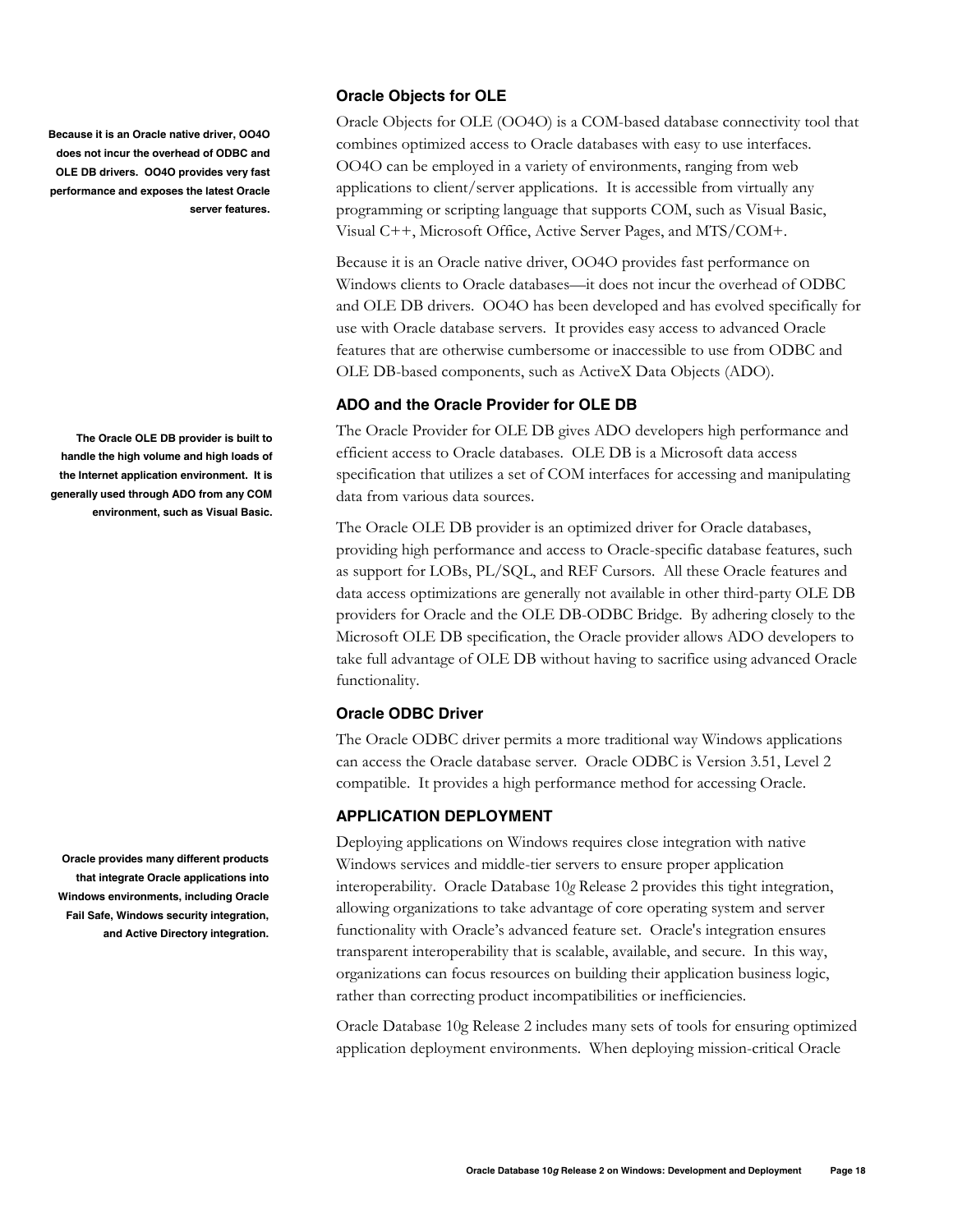servers on Windows clusters, Oracle Fail Safe ensures that those servers remain available by providing robust fail over support through the Microsoft Cluster Service. Oracle integrates with native Windows security and directory tools that both improve database security and makes user management easier.

# **Oracle Fail Safe**

Oracle Fail Safe is a core feature of Oracle Database 10*g* Release 2 that provides high-availability for mission-critical solutions deployed on Windows clusters. A cluster eliminates individual host systems as points of failure. Oracle Fail Safe works with Microsoft Cluster Service (MSCS) to ensure that if a failure occurs on one cluster node, then the Oracle databases and applications running on that node will fail over (move) automatically and quickly to a surviving node. Unlike RAC, Oracle Fail Safe is an active-passive cluster, whereby the standby machine does not take over the workload until the active node fails.

Oracle Fail Safe is optimized for Windows customers with database and application workloads that can be handled by a single system. Oracle Fail Safe solutions can be deployed on all commodity Windows clusters. It supports up to eight-node clusters on Windows Server 2003 Datacenter, the maximum node configuration available on Windows today. Supported products include:

- Oracle databases (Oracle10g, Oracle9*i*, Oracle8*i*, and Oracle8)
- Oracle Applications release 11*i*
- Oracle *i*AS, with the exception of cache products, including
	- Oracle Forms Server
	- Oracle Reports Server
	- Oracle HTTP Server
- Oracle Services for Microsoft Transaction Server
- Oracle Intelligent Agent
- Applications installed as Windows services

SAP, Baan, PeopleSoft, Lawson, J.D. Edwards, and other applications vendors also have validated their software solutions with Oracle Fail Safe.

Oracle Fail Safe includes two main components, a server and a manager. The server component, Oracle Services for MSCS, works with the cluster software to ensure fast automatic fail over during planned and unplanned outages. The manager, Oracle Fail Safe Manager, is an easy-to-use graphical interface that works with Oracle Fail Safe Server on one or more clusters to perform configuration, management, verification, and static load balancing. Together, these components provide a rich set of features and integrated troubleshooting tools that enable rapid deployment of highly available databases and applications—complete e-business solutions.

**Through integration with the Microsoft Cluster Service, Oracle Fail Safe ensures Oracle software remains highly available on Windows. Fail Safe supports the Oracle database, application server, and E-Business Suite,**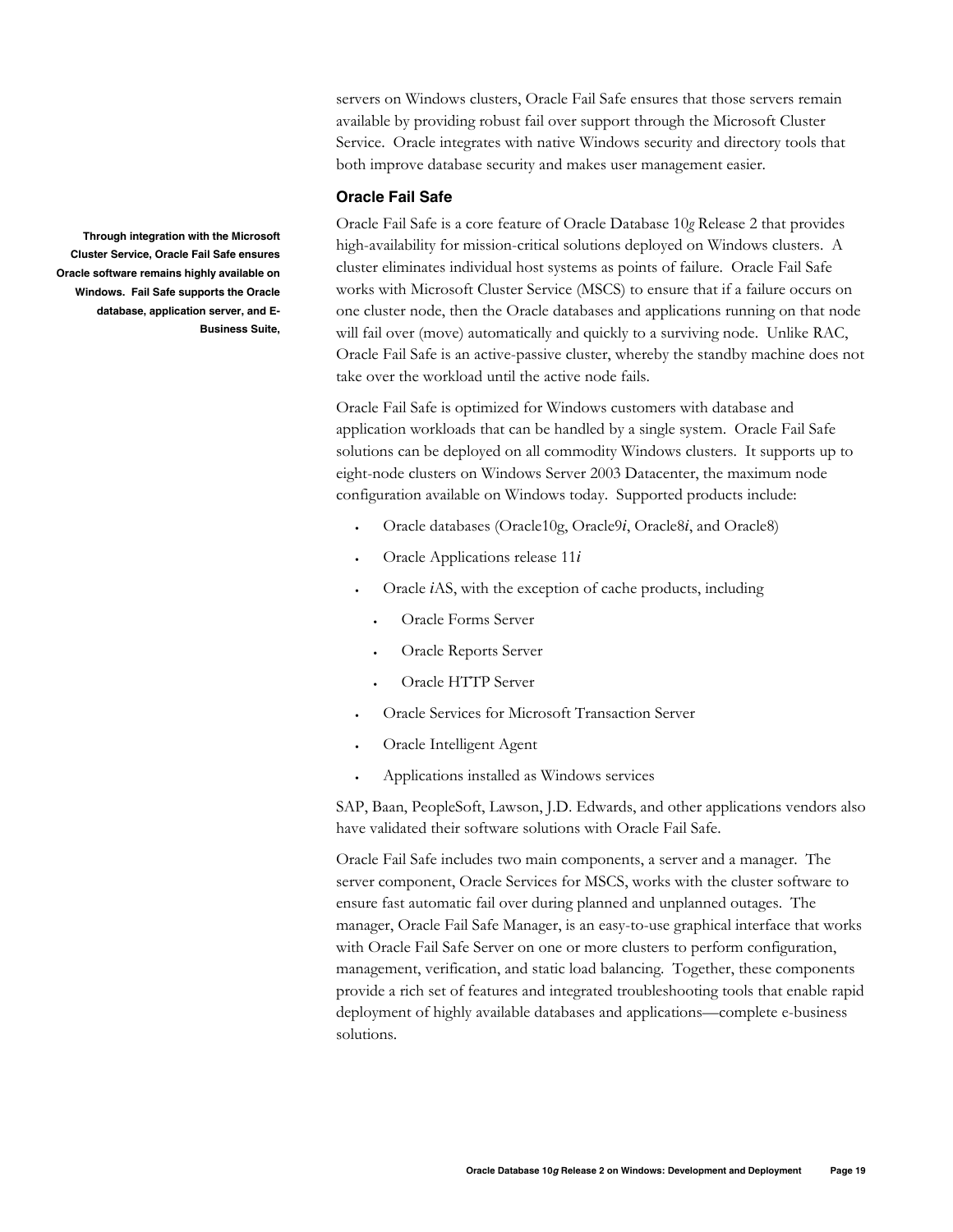**Oracle Fail Safe supports disaster protection by enabling Logical/Physical Standby support. For improved manageability, multiple clusters now can be managed from the same console.** 

**The Oracle database supports a number of Windows security mechanisms, including single sign-on, Windows Kerberos, and Windows SSL. The ability to store Oracle wallets in the Windows registry eliminates the insecure operating system file storage. Oracle integrates with the Microsoft Certificate Store allowing Oracle PKI and Windows PKI applications to operate together seamlessly.** 

#### **Logical/Physical Standby and Multi-cluster Manageability**

With Logical/Physical Standby integration, the Oracle Fail Safe database can be run on a primary site and any remote standby sites. Fail Safe will monitor the database, bring it online, and take it offline. This allows customers to have single instance fail over within a cluster with minimal downtime, along with added benefits of maintaining standby sites. Oracle Fail Safe is commonly used for planned failovers, such as software/hardware upgrades common to Windows environments. With Logical/Physical Standby, Fail Safe now provides true disaster protection offered by standby. Together, the two products complement each other to provide higher availability and disaster protection than with either product alone.

For customers with multiple cluster deployments, Oracle Fail Safe Manager permits the display of more than one cluster, allowing the user to manage all clusters from the same window, rather than from a separate window for each cluster. Administrators, for example, will be able to modify the database account credentials for databases across all their Fail Safe clusters all at once using a single wizard. Administrators will be able to avoid the tedious nature of comparing policies or modifying cluster display or alert preferences individually.

# **Security**

Oracle Database 10*g* Release 2 provides tight integration with the native Windows security model to better safeguard application security. In a client/server environment, there are three options today for sites wishing to leverage Windows credentials or authentication services for signing on to the Oracle database.

- The Oracle database includes the Windows Native Authentication Adapter, which installs automatically with Oracle Net on the server and client. This feature allows database users to have single sign-on capabilities by using Windows user credentials to support database authentication. To use this feature, Windows users must be defined as database external users. These users can have external roles assigned to them in Microsoft Active Directory Services that will be respected by the database.
- Oracle Advanced Security, a database option, supports database authentication using Kerberos tickets issued by the Microsoft Key Distribution Center (MSKDC). This capability allows users who have been issued a valid Kerberos ticket in the Windows environment to signon to their database accounts without having to provide a username/password.
- The Oracle Advanced Security option also supports database authentication over SSL using an X.509v3 certificate. The Microsoft Certificate Store (MCS) may issue this certificate. To use this feature, the certificate must be contained in an Oracle Wallet configured on the client.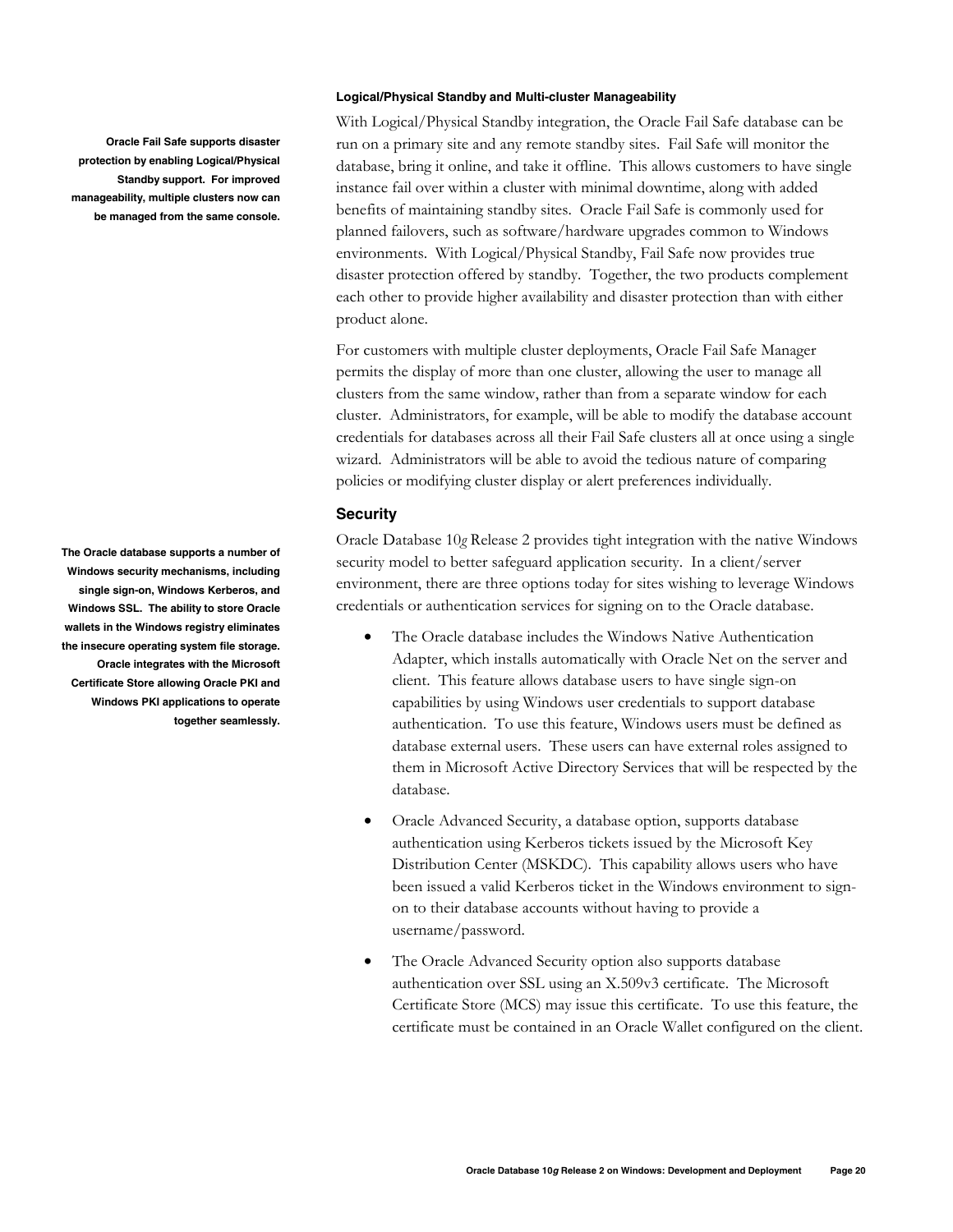The Oracle Wallet may be stored either in the user profile area of the Windows Registry or in an arbitrary file location on the client.

For web environments, integration with MCS is possible through Oracle Single Sign-on. In addition to supporting password-based authentication mechanisms, the Oracle Application Server through the Oracle Single Sign-on Server supports certificate-based authentication. This certificate can be generated by MCS. To use certificate-based authentication, a user certificate must be populated into the browser wallet and into the corresponding user entry in Oracle Internet Directory.

### **Oracle Wallets in Windows Registry**

Oracle wallets can be stored in the Windows registry, providing increased security on Windows clients. Without this feature, Oracle wallets are often stored on the Windows file system. If the operating system file permissions are not secure, the Oracle wallets are also insecure. Insecure file permissions may come from improper administration or lack of operating system file security. On Windows systems, therefore, public key infrastructure (PKI) security is improved by storing Oracle wallets in the user profile area of the Windows registry. This registry area is accessible only to the properly logged-in user. Multiple Oracle wallets can be used and stored from the profile area.

Single sign-on for Oracle PKI applications is enabled through the Oracle Wallet Manager and Oracle Enterprise Login Assistant tools. The Wallet Manager creates encrypted Oracle wallets, while the Enterprise Login Assistant creates the decrypted wallet. The decrypted wallet is then used by Oracle PKI applications for SSL authentication. Both of these tools are enhanced to support the storage and location of Oracle wallets in the registry, as well as the default file system if required.

## **Microsoft Certificate Store Integration**

Oracle's integration with the Microsoft Certificate Store allows Oracle PKI applications to interoperate with products that use Windows PKI. When this feature is enabled, Oracle PKI security uses Microsoft CryptoAPIs to access the Microsoft Certificate Store. The CryptoAPIs are used for operations, such as signing, encryption, decryption, verification, and validation. The Wallet Resource Locator (WRL) determines the PKI type and other relevant information.

With this feature, Oracle and non-Oracle applications can leverage the same set of PKI credentials (such as certificates, keys, revocation lists, and trustpoints) for public key security services, such as authentication and encryption.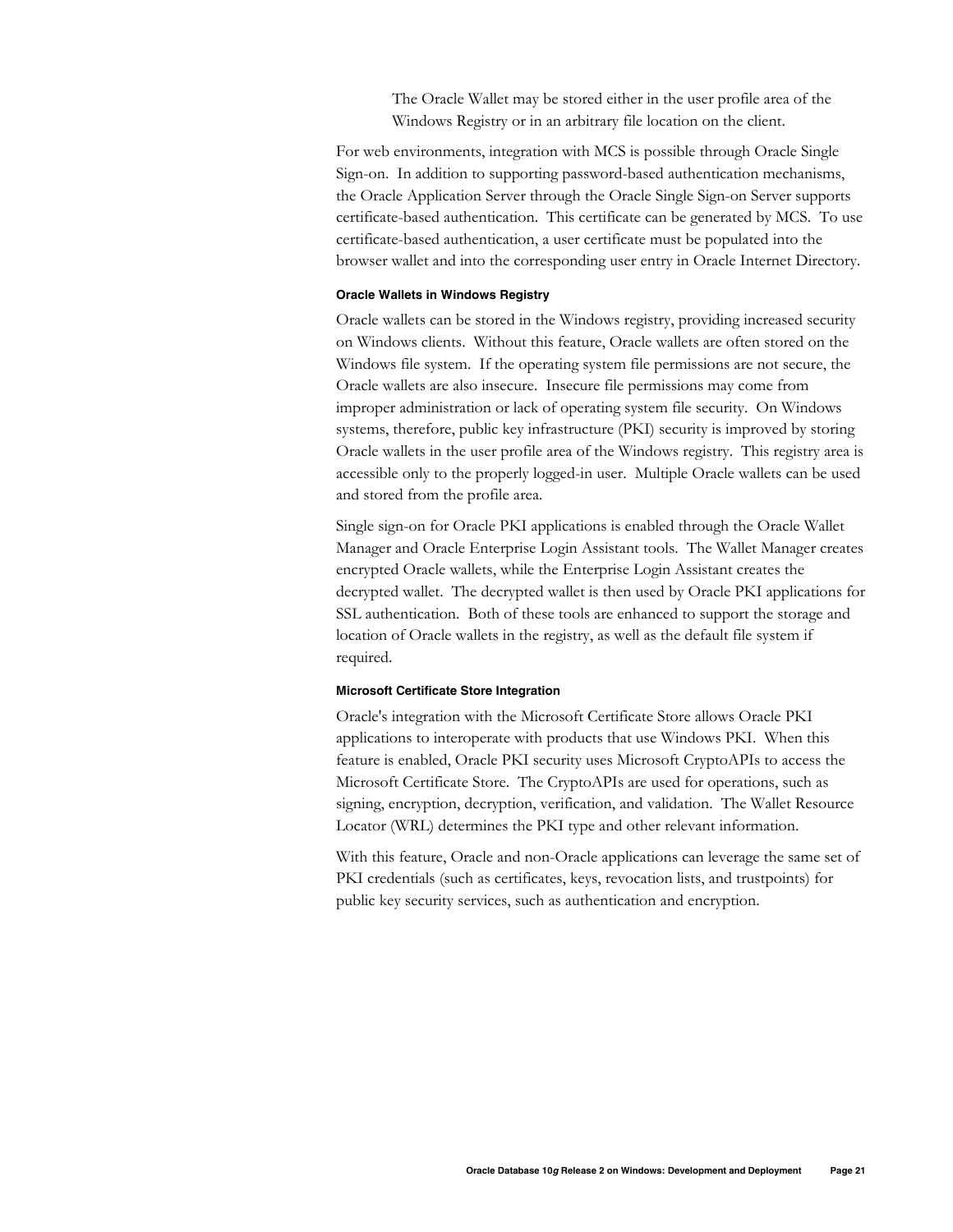## **Directory**

**Oracle's Directory Integration and Provisioning platform allows Oracle Internet Directory (OID) to centralize synchronization and provisioning with other directories, include Active Directory. Oracle makes Windows single sign-on possible and user management easier by allowing user mappings to be stored in Active Directory or in OID. Moreover, Net naming (tnsnames.ora) can be stored in either Active Directory or OID for centralized management.**  Directory servers often make user and resource management easier by centralizing administration. Oracle Internet Directory (OID) allows enterprises to centralize their directory servers and leverage their existing directory servers, such as Active Directory. OID's Directory Integration and Provisioning platform consists of a set of services and interfaces built into OID. These facilitate the development of synchronization and provisioning solutions between the directory and other repositories. These may include other directories, such as Microsoft Active Directory Services, application user repositories, or database tables containing human resources information.

This platform includes two services: a provisioning service and a synchronization service. The provisioning service facilitates automatic execution of applicationspecific user provisioning activities when user or group entries in the directory are updated or deleted. These are executed as PL/SQL procedures that may add, delete or suspend privileges for a user in a connected system. Various Oracle product components use the provisioning engine to automatically create "account footprints" for users managed in the directory.

The synchronization service publishes changes made to data in Oracle Internet Directory to connected agents that subscribe to these specific sets of directory data. It also reads and applies changes made in connected systems. Together, these actions facilitate a "synchronization" of data contained in Oracle Internet Directory and the connected system, such as Microsoft Active Directory Services.

Oracle includes two additional native integration features that leverage both OID and Active Directory (AD) on Windows:

- Native authentication and AD
- Oracle Net naming with AD

## **Native Authentication and Active Directory**

Oracle customers often require enterprise-scale security and schema management. This is especially true for businesses with large user populations. OID is designed to handle these enterprise environments and interoperate with departmental directory servers, such as Active Directory. Oracle security and administration are integrated with both these directory servers to provide seamless access and administration.

Oracle provides native authentication through Windows authentication mechanisms, allowing the operating system to perform user identification for Oracle databases. Oracle supports the core Kerberos security protocol on Windows. With native authentication enabled, users can leverage single sign-on to access Oracle simply by logging onto Windows, reducing end-user administration and eliminating redundant security credentials.

Oracle enterprise user mappings allow many operating system users to access multiple databases as a single global database user. In Windows-only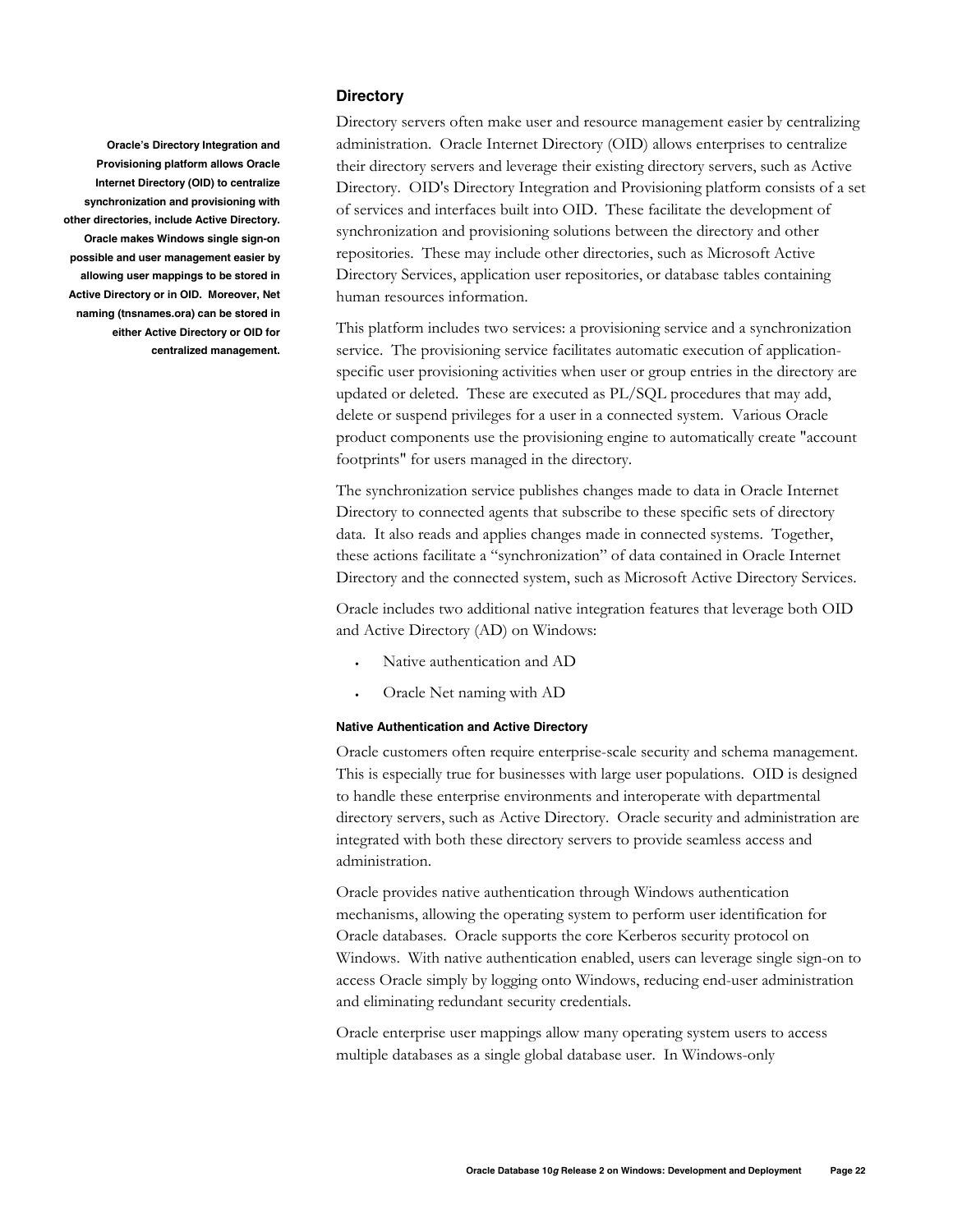environments, these enterprise user mappings may be stored in Active Directory. For instance, an entire LDAP organizational unit (OU) in Active Directory can be mapped to one database user.

Oracle stores enterprise role mappings in LDAP. On Windows, this LDAP storage feature is certified on OID as well as with Active Directory. With enterprise roles, privileges for multiple databases can be managed at the domain level through directories. This is accomplished by assigning Windows users and groups to the Oracle enterprise roles registered in the LDAP store.

#### **Oracle Net Naming with Active Directory**

Oracle leverages LDAP technology through OID and Active Directory to improve end user database connectivity information management. Traditionally, end users reference database servers with Oracle Net-style names resolved through the TNSNAMES.ORA configuration file. This file must be administered on each client machine. To ease manageability, Oracle Net names can be stored and resolved through OID or Active Directory. Centralizing such information in a directory eliminates administrative overhead and relieves users from configuring their individual client machines.

Furthermore, Windows tools, such as Windows Explorer and Active Directory Users and Computers, can connect to databases and test database connectivity. Oracle tools can also participate. The Oracle Database Configuration Assistant automatically registers database objects in an LDAP directory. The Oracle Net Manager, meanwhile, registers net service objects with the directory. These enhancements further simplify administration.

# **CONCLUSION**

As technology in Windows application development and deployment has evolved, so has Oracle. Oracle Database 10*g* Release 2 offers unprecedented flexibility for customers to choose the application tools and architecture that fit their requirements without sacrificing performance, scalability, ease of use, and security. Oracle's commitment to the Windows platforms includes new integration with the ADO.NET 2.0 infrastructure and Visual Studio 2005. By designing Oracle Database 10*g* Release 2 with Windows in mind, customer software applications can achieve seamless interoperability between the operating system and the database.

For more information about Oracle on Windows and .NET, visit

OTN Windows Technology Center: http://otn.oracle.com/windows

OTN .NET Developer Center: http://otn.oracle.com/dotnet

Oracle on Windows: http://www.oracle.com/windows